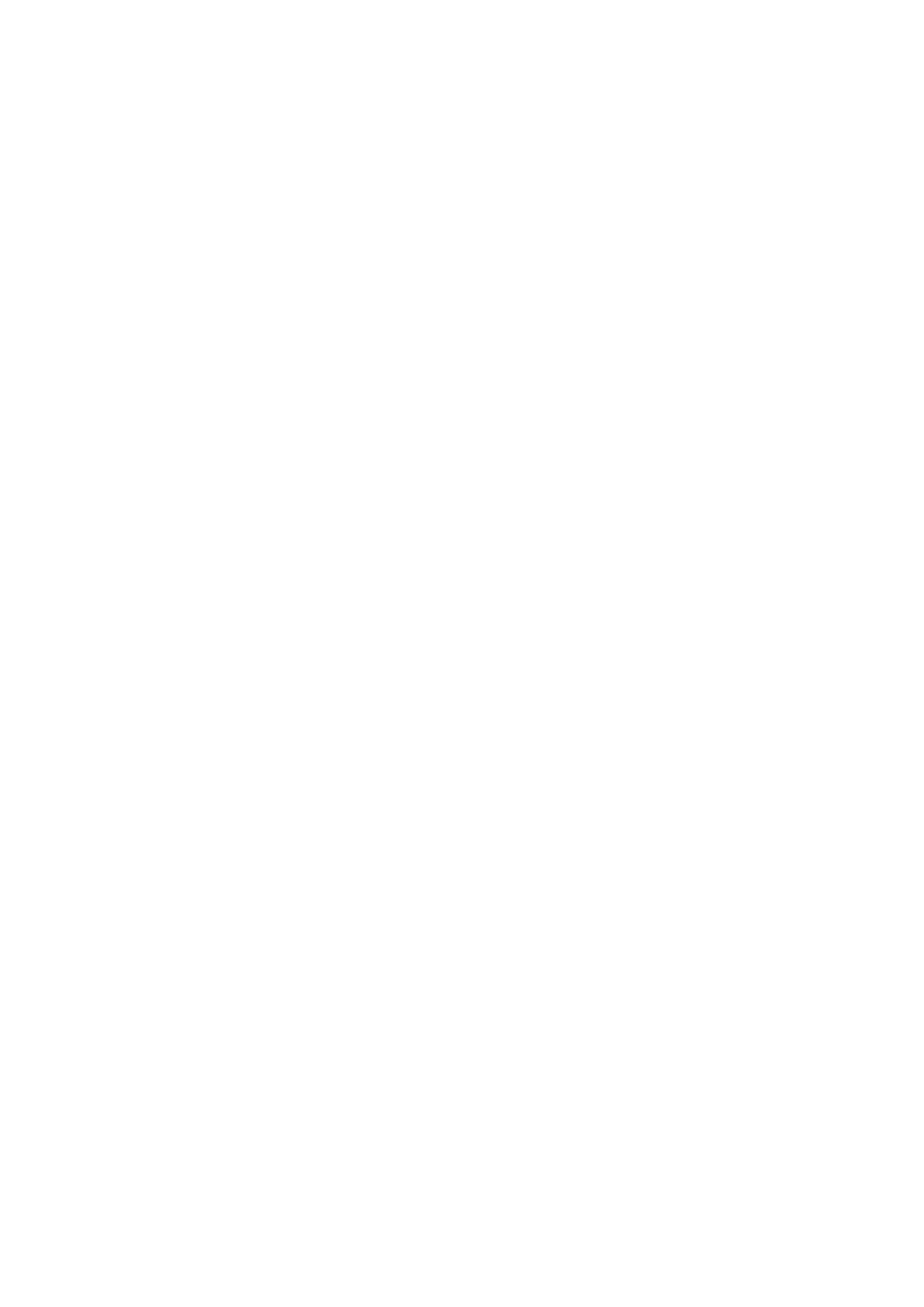## TABLE OF CONTENTS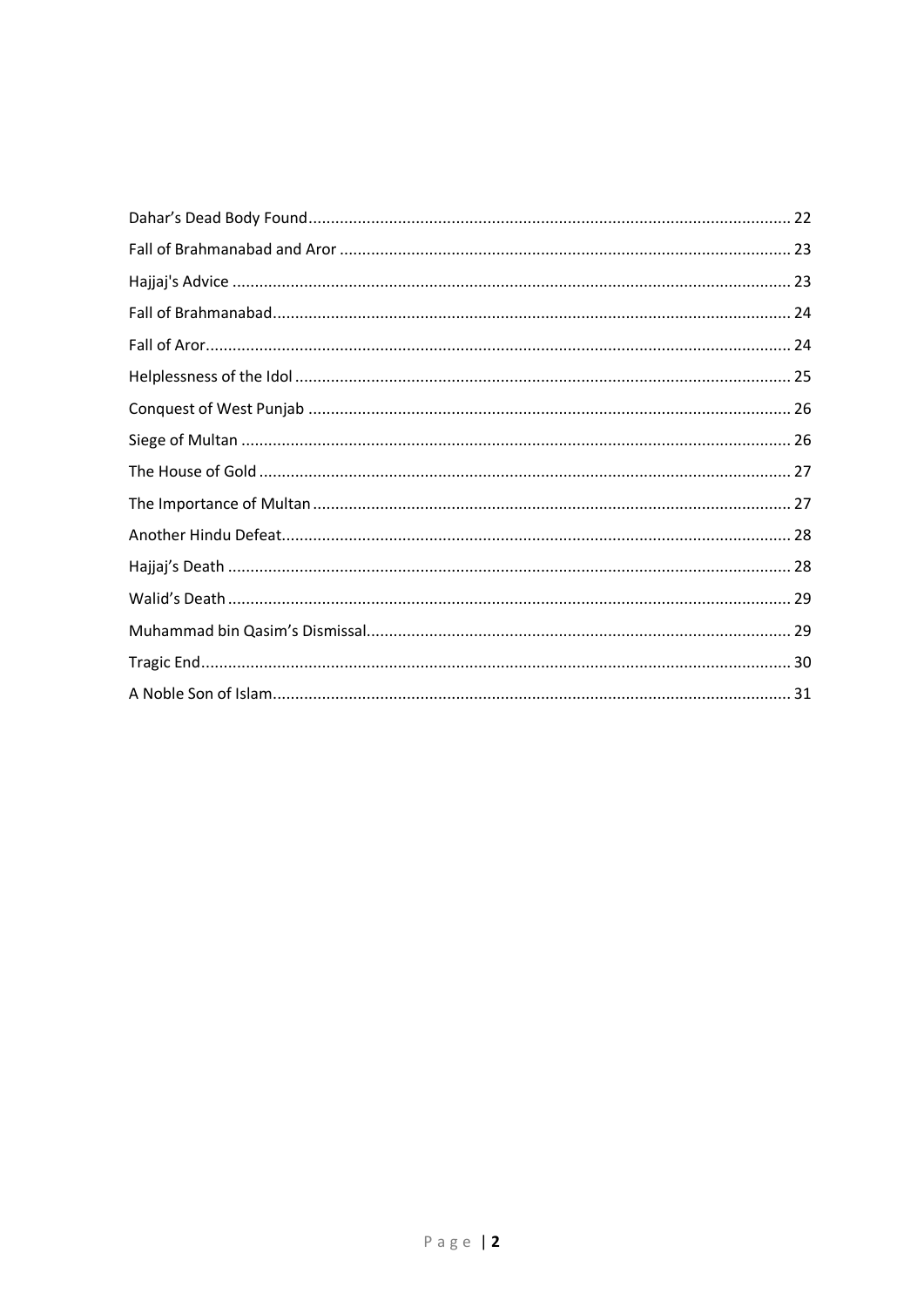### **PREFACE TO THE REVISED EDITION**

<span id="page-4-0"></span>It is a matter of genuine satisfaction to the author that the purpose he had in mind when writing this series of books has, in a large manner, been achieved. These books have met a real need of Muslim youth both inside and outside the country and abroad.

They have now been thoroughly revised. Modifications and useful additions have been made where necessary. In their present form they will certainly make more enlightening reading.

*Fazl Ahmad*

*Central Training College.*

*Lahore*

*January 1967*

## **PREFACE**

<span id="page-4-1"></span>"I am leaving behind two weighty things, viz., the Quraan and my way of life. If you hold fast to these you will never go astray."

This parting advice of the Master  $\ddot{\mathcal{B}}$ , when made the basis of life, has accomplished some of the rarest marvels of history. It has inspired generations of Muslims to the highest levels of thought and action. It has, during the centuries, produced the greatest of men and the noblest specimens of humanity.

The soul-stirring message of the Quraan and the example of the Master have put on a new beauty in the context of each day. They seem ever capable of sweeping away the pettiness and shallowness that hound the path of human life. They enable man, as nothing else can, to take his destiny into his own hands, and rise to the highest sense of duty toward Allah and fellow-men. A life guided by these twin stars never fails to identify itself with the great ongoing forces of history. This book gives a brief account of a life characterised by such a timeless quality. Mankind is, at present, passing through a period of unprecedented social change. Adjustment to the relentless requirements of a rapidly changing world-order is undermining old beliefs and customs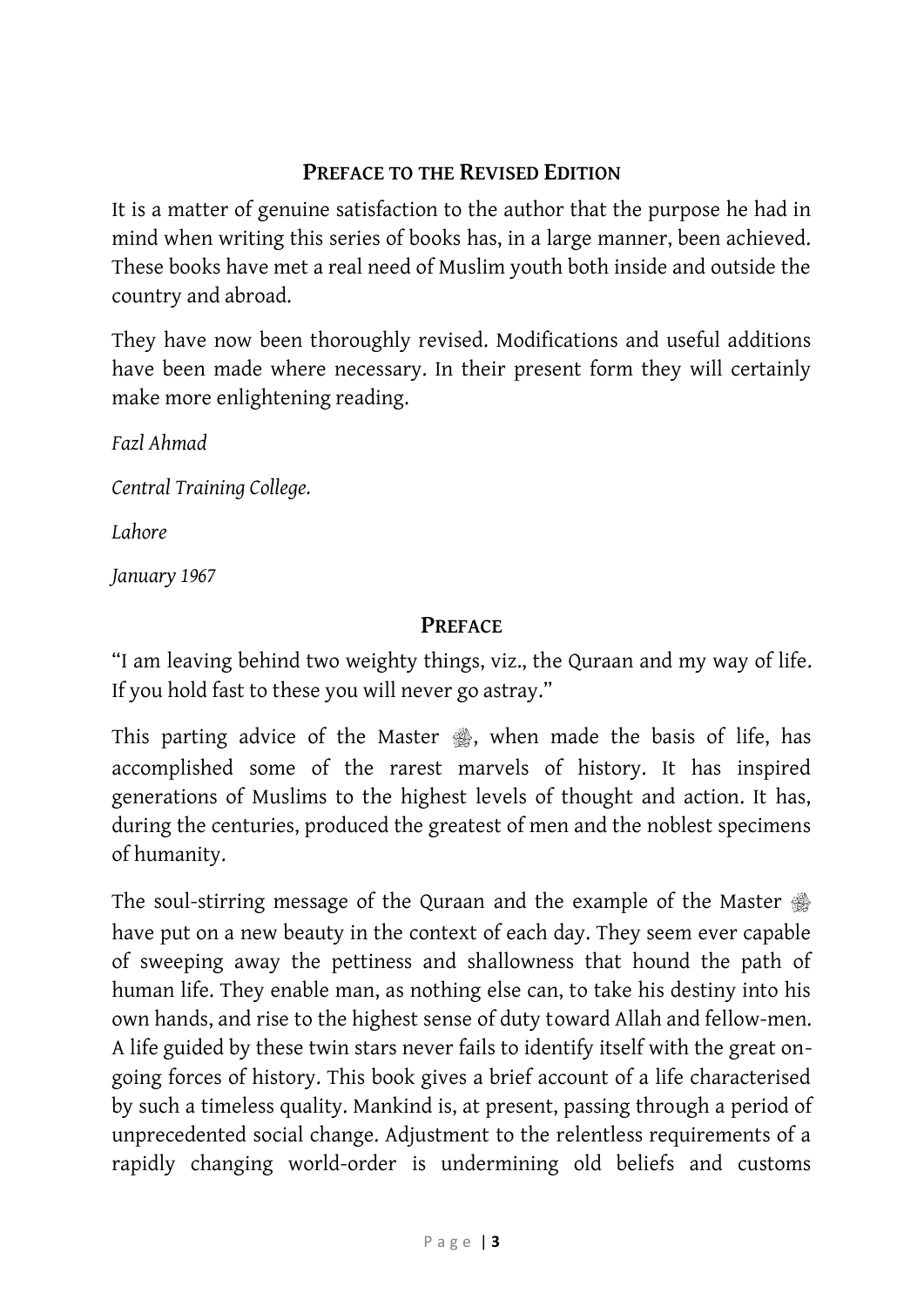everywhere. Much of this is for the good. However, there is a very real danger that, in the inevitable social shake-up, some of the basic values may go by the board. No worse calamity could befall a culture. The best safeguard against such an eventuality is to remind ourselves constantly how those before us met the challenge of their times, without flinching an inch from the great tradition of the Master . For light on our way to progress, we must turn to those immortal sons of Islam who showed to the world how the example set by the Master  $\triangleq$  could always be capable of a dynamic interpretation.

The set of short biographies, of which this booklet is apart, has been written with a double purpose in mind:

1) To acquaint boys and girls with the spiritual possessions of which they are to be the guardians, and

2) To provide easy and interesting reading material that may stimulate love and ability for independent reading. It is earnestly hoped that the youngsters who read this booklet will catch at least some sparks of the fire that inflamed the soul of our hero.

*Fazl Ahmad Central Training College Lahore July 1957*

*Republished by Khanqah Akhtari*

*Safar 1437 / December 2015*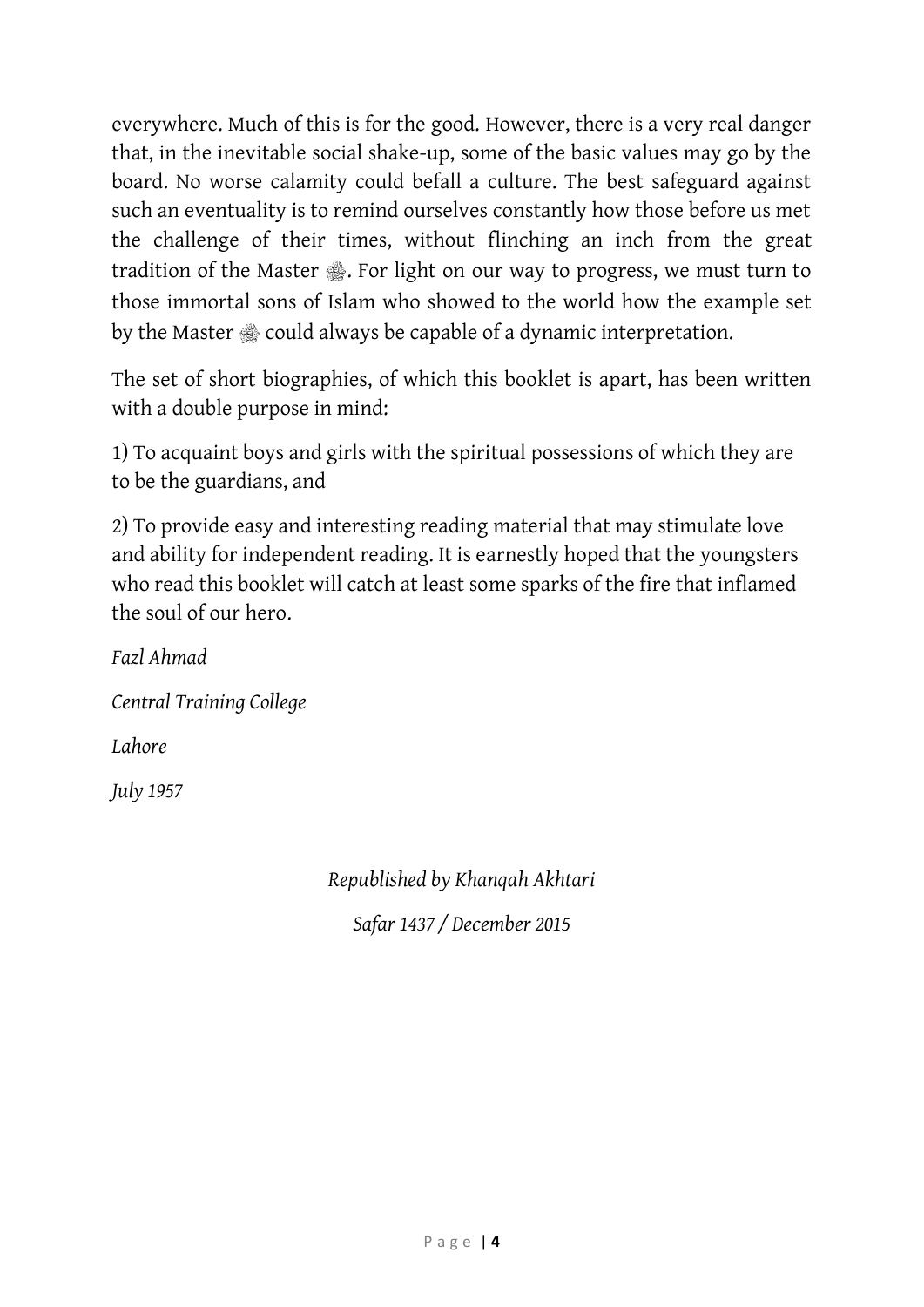#### **THE GATEWAY OF ISLAM**

<span id="page-6-0"></span>"Help! Help! O Hajjaj, help!" cried a helpless Arab woman, on the shores of Sindh, more than twelve hundred years ago.

"Hajjaj is too far away to hear your cries, foolish woman!" jeered back the heartless sea-robbers. "Even if your words do reach him, we are out of his reach."

Not many days had passed before Hajjaj came to know about the sad fate that had overtaken a group of Arab women and children in Sindh. Soon he was able to lay his hands on those who thought they were beyond his reach. How this all took place, is one of the most thrilling stories of history. The cries of a helpless Muslim woman brought the banner of Islam to Sindh. With it came peace, freedom, justice, and other blessings of Islam. For the first time in their history, the people of Sindh had a taste of the good life. They learnt for the first time what it meant to be human. They almost came to adore the handsome young general who brought these blessings with him. They began to love Islam. The banner of Islam came to stay in Sindh. It has stayed there to this day.

Sindh was the first part of the sub-continent to be lit up by the light of Islam. In the wake of this light came the freedom and equality of man. For the first time since time began, the people of Sindh knew what it meant to live on a human level. People in the rest of the sub-continent were still doomed to subhuman lives. This rare good luck earned for Sindh, the title of 'Bab-ul-Islam' or 'The Gateway of Islam'.

## **HOW THE STORY BEGAN**

## **DAHAR GROWS BOLD**

<span id="page-6-2"></span><span id="page-6-1"></span>Before the rise of Islam, Mekran was part of the Iranian empire. The armies of Khalifah Hazrat Umar (RA) overran Iran. So Mekran also passed into Muslim hands. Hakam bin Umair Taghlabi (ra), the Arab general who took Mekran wanted to press on into Sindh. But the Khalifa Umar (RA) forbade this. He wanted to live in peace with his neighbours. Peace was more dear to his heart than the conquest of new lands.

The Muslims did their best to be friendly with the Raja of Sindh. But there was little response from the other side. When Dahar became Raja, he became all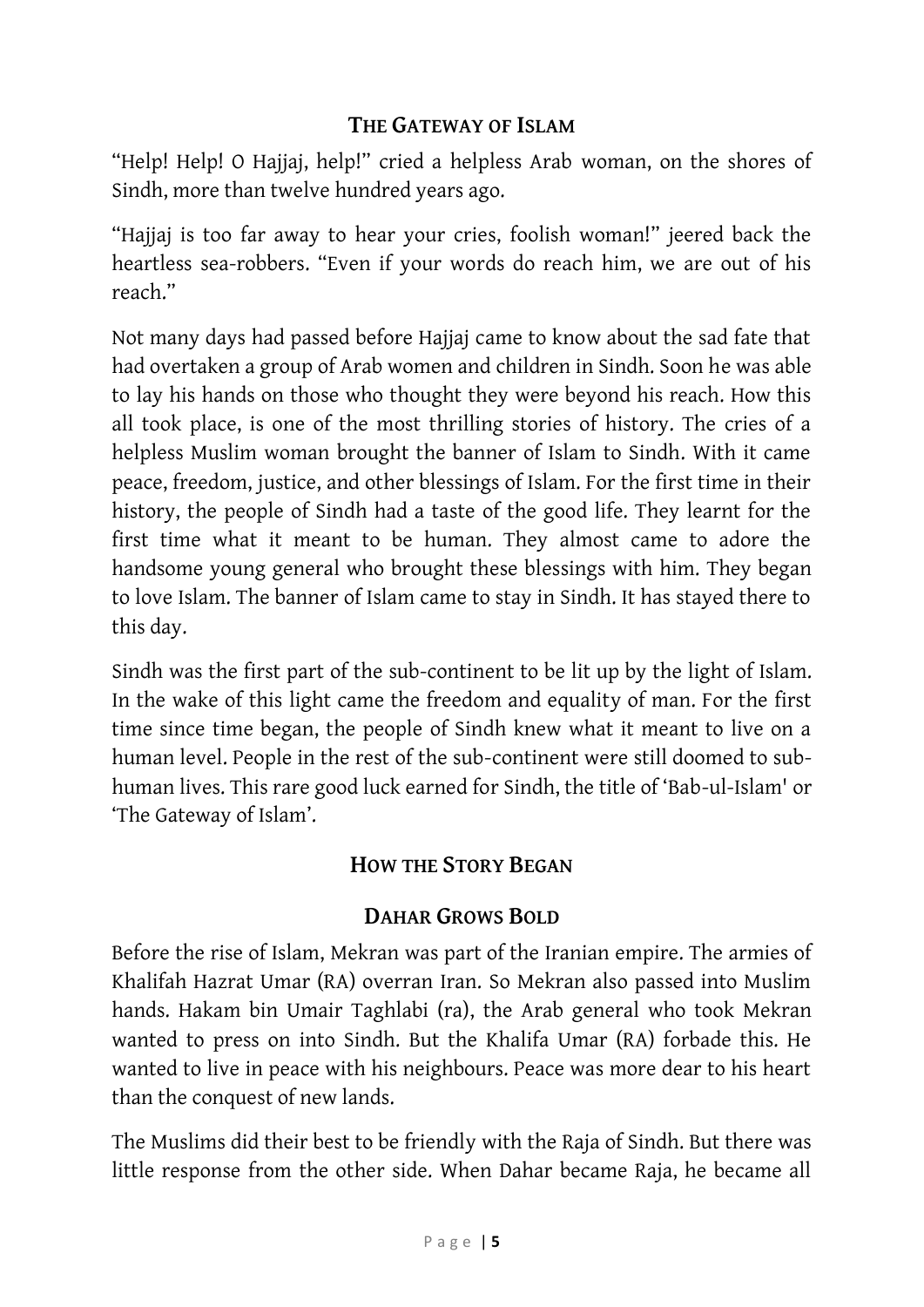the more active in creating trouble for Muslims. His plots led to a rising in Mekran. Dahar sent an army to help the rebels. The Muslim governor of Mekran was able to put down the rising and to drive back Dahar's hordes. However, he did nothing to punish Dahar. Shortly after this, Hajjaj bin Yusuf became the viceroy of the Khalifah's eastern provinces. He was a strong man. He was very hard on people who disturbed the peace of the land. He decided to end the risings in Mekran. So he sent a strong man as his deputy to the far off province. At this, a group of rebels fled from Mekran and took refuge with Dahar. The Hindu Raja was extremely kind to the rebels. This was an act of open enmity towards the Muslims. Hajjaj, however, overlooked it. This made Dahar believe that he was too powerful to care for the friendship of his Muslim neighbours.

## **ARAB TRADE**

<span id="page-7-0"></span>Do you know that about five percent of the people of Ceylon are Arabs? Almost the whole population of the coral islands of Lacadev and Maldev is also Arab. Muslim population on the west coast of India is also mostly Arab. Where did these Arabs come from? They are the descendants of the merchants and traders who left their country and settled in these lands long, long ago. It was these merchants who handled the whole trade of India and the Far East with the West. They were daring seamen. Their boats went back and forth in the waters of the Indian Ocean, the Pacific Ocean, the Red Sea and even the Mediterranean. These boats went as far as the East Indies and China.

The Arabs were the sole masters of the seas till the end of the fifteenth century. They ruled the waves of the seas and served as a link between the East and the West. Arab seamen and merchants were to be seen in every important port of the world. Ever since the days of Khalifah Hazrat Muawiyya (RA), the Arabs had held sway over the high seas. They were undisputed masters of the sea-lanes of the known world. Then came the seamen and merchants of the West. Eventually, the Arabs lost their hold on the seas and also on the sea-borne trade. With the loss of sea power, the leadership of the world also slipped from the hands of the Muslims.

#### **DEBUL**

<span id="page-7-1"></span>Perhaps many of you have been to Karachi, our Federal Capital. About twelve hundred years ago, the place where Karachi now stands was under sea. The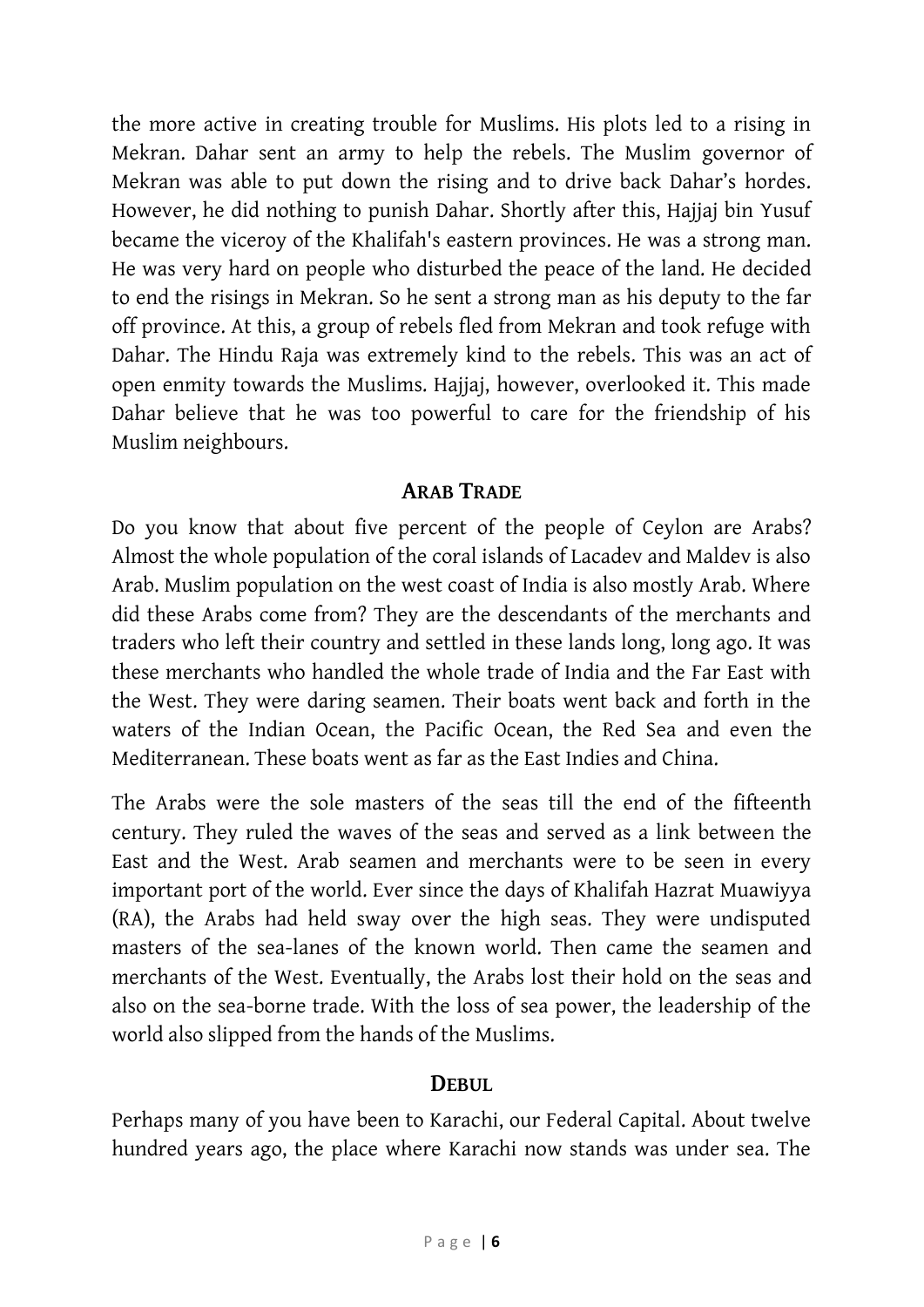Indus poured its water into the sea several miles to the east of this place. In the course of centuries, the sea has receded, leaving dry land.

In Dahar's days, Debul was the chief port if Sindh, as Karachi is today. There are no remains of Debul for us to see now. This is because a severe earthquake, in the thirteenth century, razed to the ground what was left in Debul. This ancient sea-port stood at a distance of about 35 miles to the east of Karachi.

Debul was well known for its big temple. The red flag of the temple, fluttering several yards above the steeple, could be seen from far in the sea. The temple had a huge dome and a spire forty yards high. It was above this spire that the flag fluttered proudly in the sea-breeze.

Debul was really a fortress. In the heart of the city stood the big temple. Inside the temple, there were the idols of several gods. As many as seven hundred Brahmans lived in the temple to look after the idols and to sing to them. On all sides of the temple sprawled the city of Debul. There was a strong stone-wall all around the city.

## **SEA-STORM OVERTAKES ARAB SHIPS**

<span id="page-8-0"></span>Walid was the Khalifah of Islam when Dahar ruled over Sindh. The Khalifah lived in Damascus. He had a powerful Viceroy, Hajjaj, to look after his eastern provinces. Walid's empire spread from Portugal to the frontier of Sindh. Arab sailors were the masters of the seas everywhere. Many of them had settled on islands, in the Indian Ocean and other seas. They kept sailing back and forth between these islands and the mother country. They carried on trade between different lands. This trade was vital to the Arabs as well as to other people.

One year, some Arab ships, set sail from Ceylon. Several Arab merchants and their families were on board. They were going for Haj. Each year, when pilgrims went to Makkah, the Raja of Ceylon sent gifts for the Khalifah. These ships were carrying the rich gifts of the Raja for Khalifah Walid.

The ships were heading towards Basra. All of a sudden, a severe storm overtook them off the coast of Sindh. They were forced to seek shelter at the port of Debul. The sea-robbers of Sindh saw an opportunity to plunder. The ships were laden with rich cargo. There were a good amount of women and children on board. The robbers feared no serious resistance.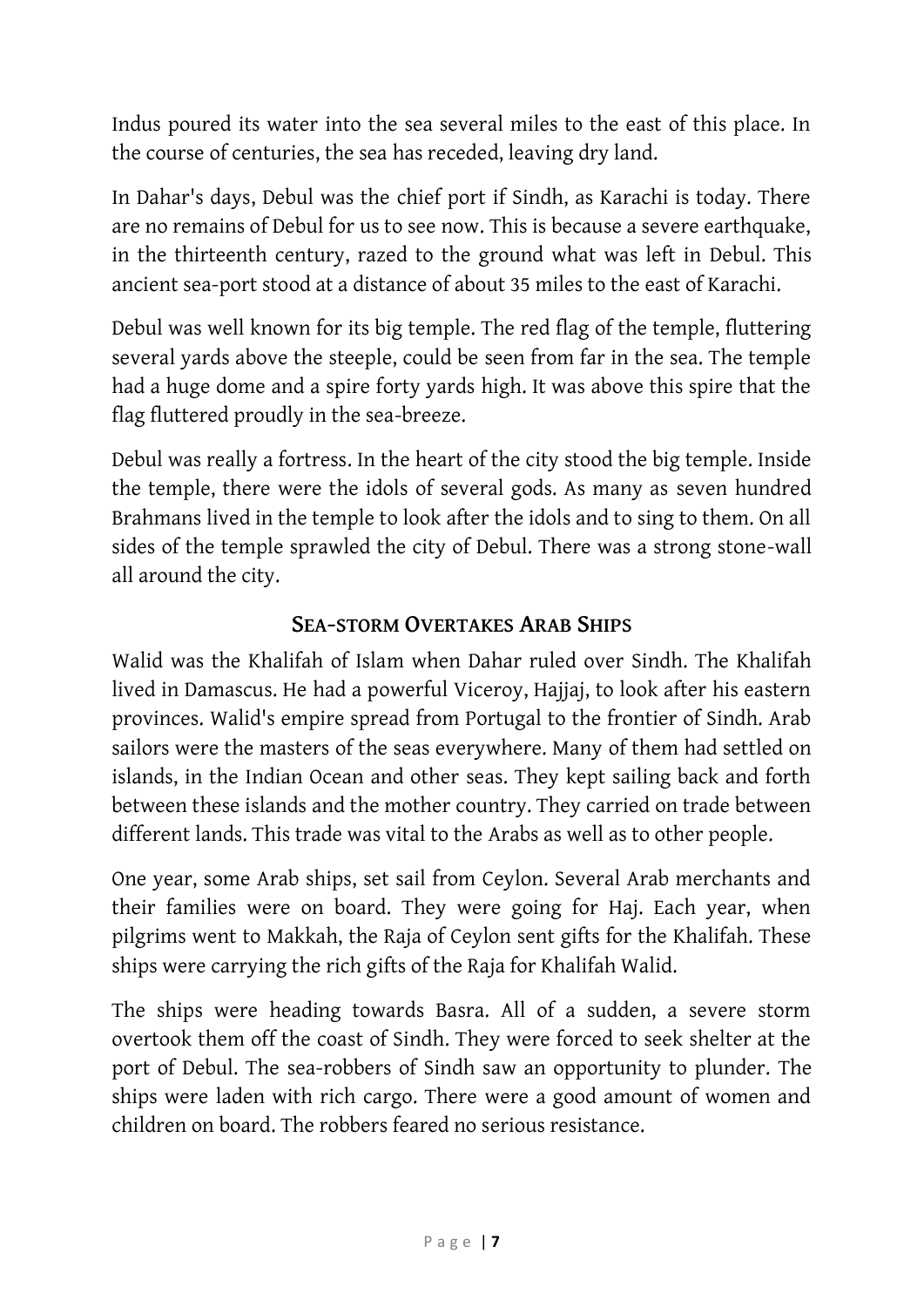So the sea-robbers attacked the ships, looted the cargo and killed many of the men. Several women and children were taken as prisoners. A few men, however, managed to escape. They reached Basra and told Hajjaj their tale of woe. They told him a helpless woman had cried out for help and had been mocked at by the cruel robbers. Hajjaj was deeply moved.

"I must do something to help this Arab woman," he exclaimed.

Soon Hajjaj took up this matter with Dahar. He wrote to him telling him what the sea-robbers of Sindh had done. He pointed out that as the ruler of Sindh, it was his duty to deal with the robbers and to secure the immediate release of Arab women and children. The letter also called upon Dahar to make good the Arab losses.

Dahar did not take the letter very seriously.

"Hajjaj is a long way off," he thought to himself, "an impassable desert lies between him and me. I can easily put him off." So he said in his reply, "I am helpless in the matter. You are free to deal with the robbers as you think fit."

## **UNSUCCESSFUL INVASION OF SINDH**

<span id="page-9-0"></span>Dahar thought that his reply would end the matter. He had many times caused trouble in Mekran and Hajjaj could do him no harm. Little did he know that this time Hajjaj meant business. It was a question of the safety of his sea-lanes. The greatness of his people had much to do with their mastery of the seas. The seas had to be kept safe for trade. If Debul became a danger-spot, it would mean the end of Arab trade in the east and that would shake the foundations of Arab greatness. Hajjaj was determined to fight this danger. The price of the fight did not matter.

Hajjaj wrote to Khalifah Walid and explained what had happened at Debul. He sought the Khalifah's permission to send an expedition to Sindh. The Khalifah knew that the expedition was going to prove very costly. But the honour of Islam and the safety of his people were at stake. So he allowed his Viceroy at Basrah to take action against the sea-robbers of Debul.

The Arab expedition marched under Ubaidullah. Passing through Mekran, they entered Sindh. Dahar knew full well that the expedition had been sent not against him but against the robbers on whom he himself could not lay hands. Nevertheless, he sent an army to beat back the Arabs. The small Arab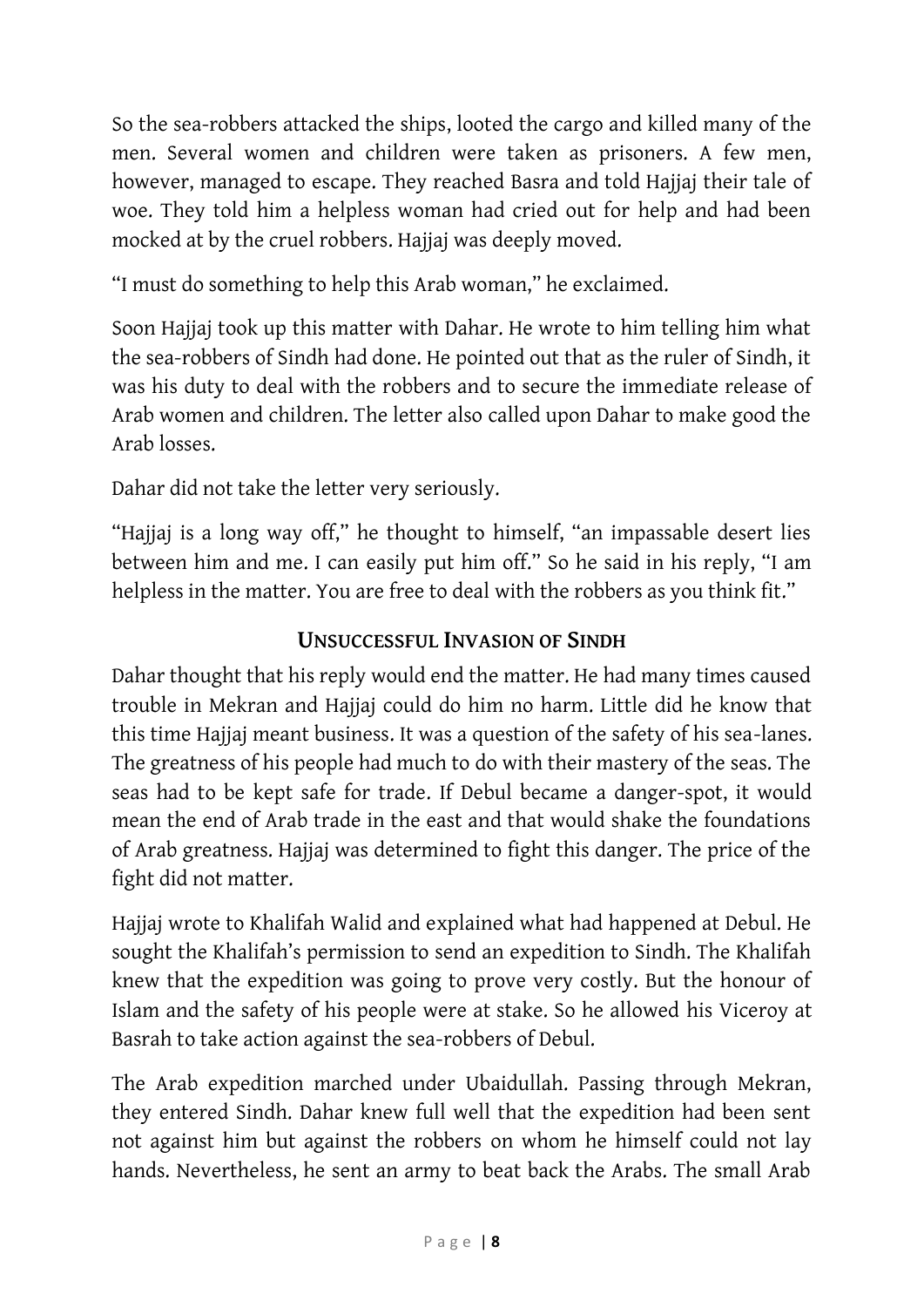force was no match for the army of Dahar. Ubaidullah fell fighting and most of his men perished as well. The expedition failed.

However, Hajjaj was undaunted. He fitted out another expedition under Budail. This time the Arabs were prepared to face the Hindu army. Budail was a fearless general and he put up a tough fight. But to his dismay, a great surprise was in store for him. The Arab horses became unmanageable at the sight of Indian elephants. Budail's own horse got terribly frightened and threw him down. The Arab commander was slain and his men had to fall back to Mekran.

The two defeats in Sindh had little effect on Hajjaj's determination. If anything, they made his resolve all the more strong. The two failures made certain that the preparation of a third expedition needed far greater attention and thoroughness. Hajjaj decided to give personal attention to every detail of the third expedition. He was the most feared man of his time. He was known for his firmness and thoroughness. He never made a compromise with his enemies nor did he believe in half-measures. It was this man that Dahar had unwittingly angered. Little did the Hindu Raja know that that he had chosen to cross swords with a man who would give him no quarter.

## **MUHAMMAD BIN QASIM SETS OUT**

## **THE YOUNG-COMMANDER OF ISLAM**

<span id="page-10-1"></span><span id="page-10-0"></span>Police action against Dahar needed careful thought and preparation. The first task that faced Hajjaj was the choice of a capable general. Two of the commanders had already failed. The third campaign must succeed. On its outcome hung the future of Arab sea-trade. Hajjaj's own honour was also at stake. He had sought the Khalifah's permission to punish the enemies of Islam. The enemies were still at large, though the Khalifah's treasury had borne the expenses of the two expeditions. These considerations made Hajjaj give very careful thought to the choice of the commander.

At last Hajjaj's choice fell upon his youthful nephew, Muhammad bin Qasim.

Muhammad was also his son-in-law. He was barely seventeen and was at the time the Governor of Rayy, in Persia. From early boyhood, he had given promise of rare ability as a leader of men. Hajjaj had seen ample proof of this ability in the way the youthful Muhammad had managed things at Rayy. Hajjaj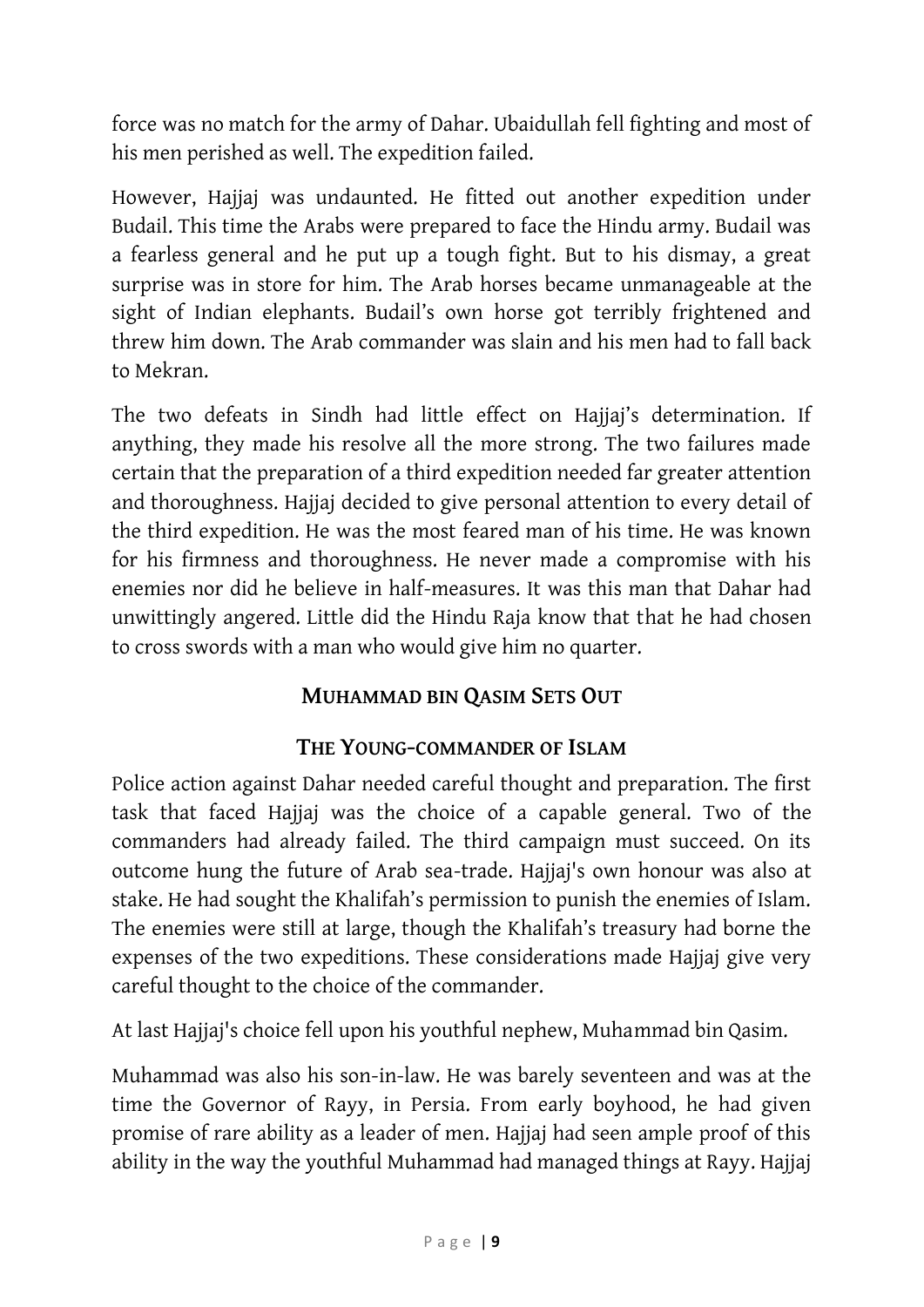could find no better man to lead his army to Sindh. Muhammad would no doubt make a boy-commander, but that did not matter. There had been boycommanders in Islam before. Usama bin Zaid (RA) was also a boy-commander, appointed by the Messenger of Allah himself. So Hajjaj finally made up his mind to put his youthful son-in-law in command.

Muhammad got orders to get ready for his new responsibility. The task was a difficult one. Muhammad had to march into the strange land of the Hindus, across wide desert tracts. He had to fight an enemy made over-bold by two easy victories. He was to be among alien people with whom he had nothing in common. His handful of men could be easily overwhelmed by the sheer weight of members. These and similar other considerations were enough to unnerve even a tried general. But Muhammad was made of something different. He was as cool and prudent in dealing with men as he was fearless in battle. No task could be too difficult for him. With calm confidence he made over charge at Rayy and set off to Shiraz, where he was to join his army. The youthful commander of Islam was on his way to Sindh.

## **THE ARAB ARMY**

<span id="page-11-0"></span>Hajjaj was determined to leave nothing to chance. He put under Muhammad's command the best of the armies of the Khalifah. The army consisted of 6000 Syrian horses and a camel corps of equal strength. Three thousand camels carried the baggage of the troops. The baggage contained everything that the men were likely to need. The Arab troops were fond of vinegar. This could not be had in Sindh. Hajjaj soaked flakes of cotton wool in vinegar and had them dried. When again soaked in warm water, they could supply vinegar. In short, Hajjaj tried to provide for the smallest needs of his men.

At Shiraz, Muhammad decided to send his artillery by sea. This included a huge Manjnique known as the *Arus* (Bride). It was so big that five hundred men were needed to work it. Gun-powder was unknown in those days. The artillery of those days was made up of Manjniques. A Manjnique was a sort of wooden cannon. It hurled big pieces of stone at the enemy.

From Shiraz, Muhammad marched at the head of the troops, towards Mekran. On his way through Mekran, he was joined by the surviving men of the first two expeditions.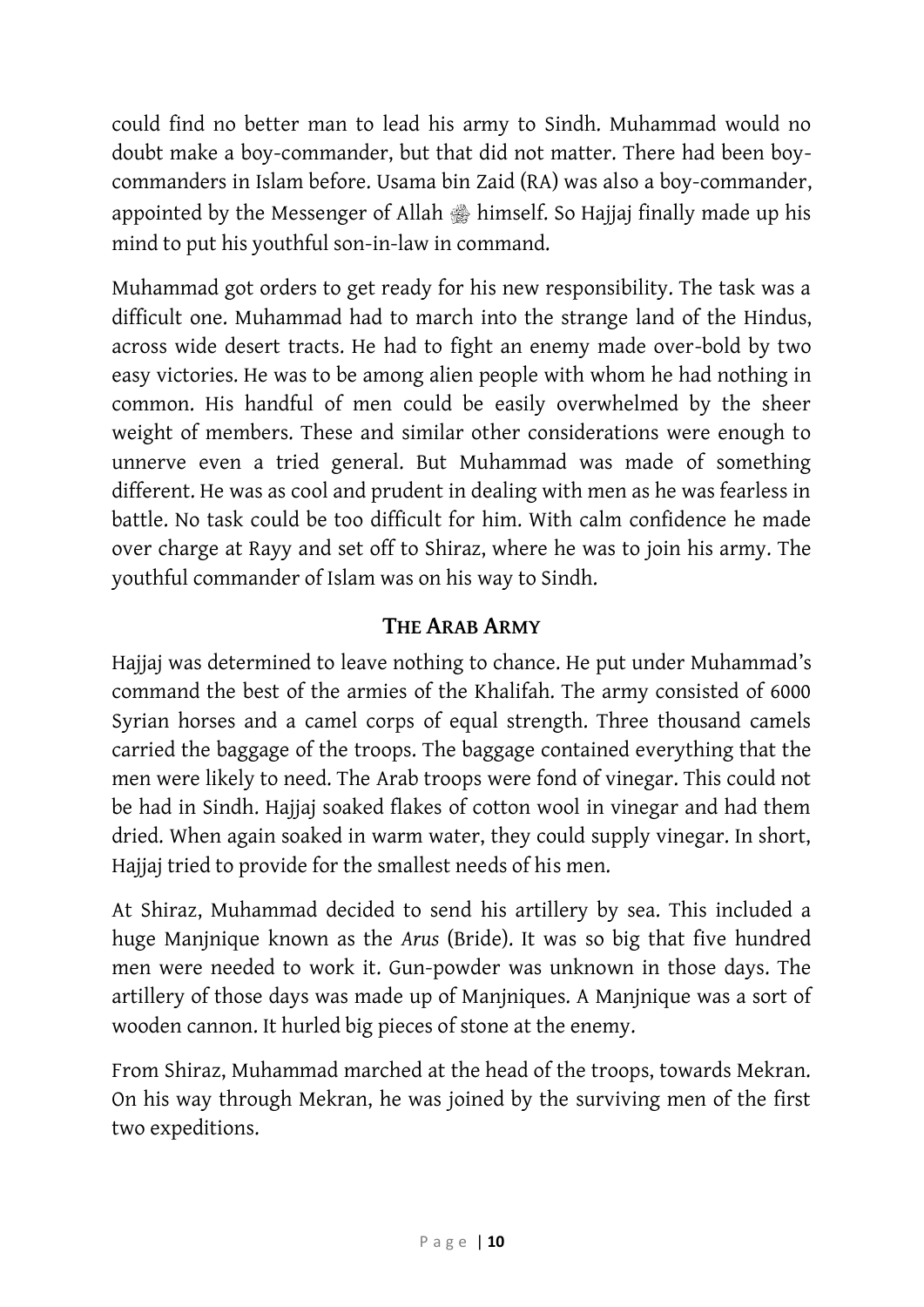Hajjaj kept himself constantly in touch with his nephew. Swift horses galloped back and forth, carrying letters to and from Hajjaj. Muhammad's letters took seven days to reach Basra and he wrote to his uncle every third day. Hajjaj, too, was constantly sending out directions.

Marching on and on, Muhammad crossed the frontier of Sindh, not far from the modern Darbeji. There was no sign of Dahar's troops. So the Arab army continued its march toward Debul.

#### **THE FALL OF DEBUL**

<span id="page-12-0"></span>It was a quiet day in the autumn of 711. The sea-port of Debul hummed with busy activity. In the middle of the town stood the idol temple. As many as 3000 shaven Brahmans served the temple. There was in addition, an armed force of 4000 Rajputs to guard the town. A strong stone wall protected it on all sides. Thus guarded and protected, Debul stood proudly in the mild autumn sun. It was before this city that Muhammad bin Qasim appeared after a long and weary march.

Muhammad found his artillery waiting for him at the port. The fleet sent by Hajjaj had reached Debul before his army came. The Arab fleet had proved too strong for the sea-robbers of Sindh. They, who had looted a merchant ship, felt powerless before the naval strength of Hajjaj. They had not even dreamed that the Arabs could take punitive action against them. But the unexpected happened! The wails of a helpless Arab woman had reached the ears of Hajjaj! The Arabs had come to help her! With the day of reckoning clearly in sight, the robbers took refuge in the safety of Debul. There was no one to check the entry of the fleet into the port. The Arab artillery was safely brought on shore. The giant *Arus* towered above the other Manjniques and was ready to go into action.

## **THE SIEGE**

<span id="page-12-1"></span>Debul was taken by complete surprise. However, it was ready to withstand any storm. The town was a strong fortress. It was fully protected by solid fortifications. Then there was the Rajput armed forces to defend the city. Above all, there was the god of the temple. There was little doubt in the minds of the Hindus that the idol god alone was enough to beat back any enemy attacks. Fortified with this belief, they shut the gates of the city and the Arabs laid siege to Debul.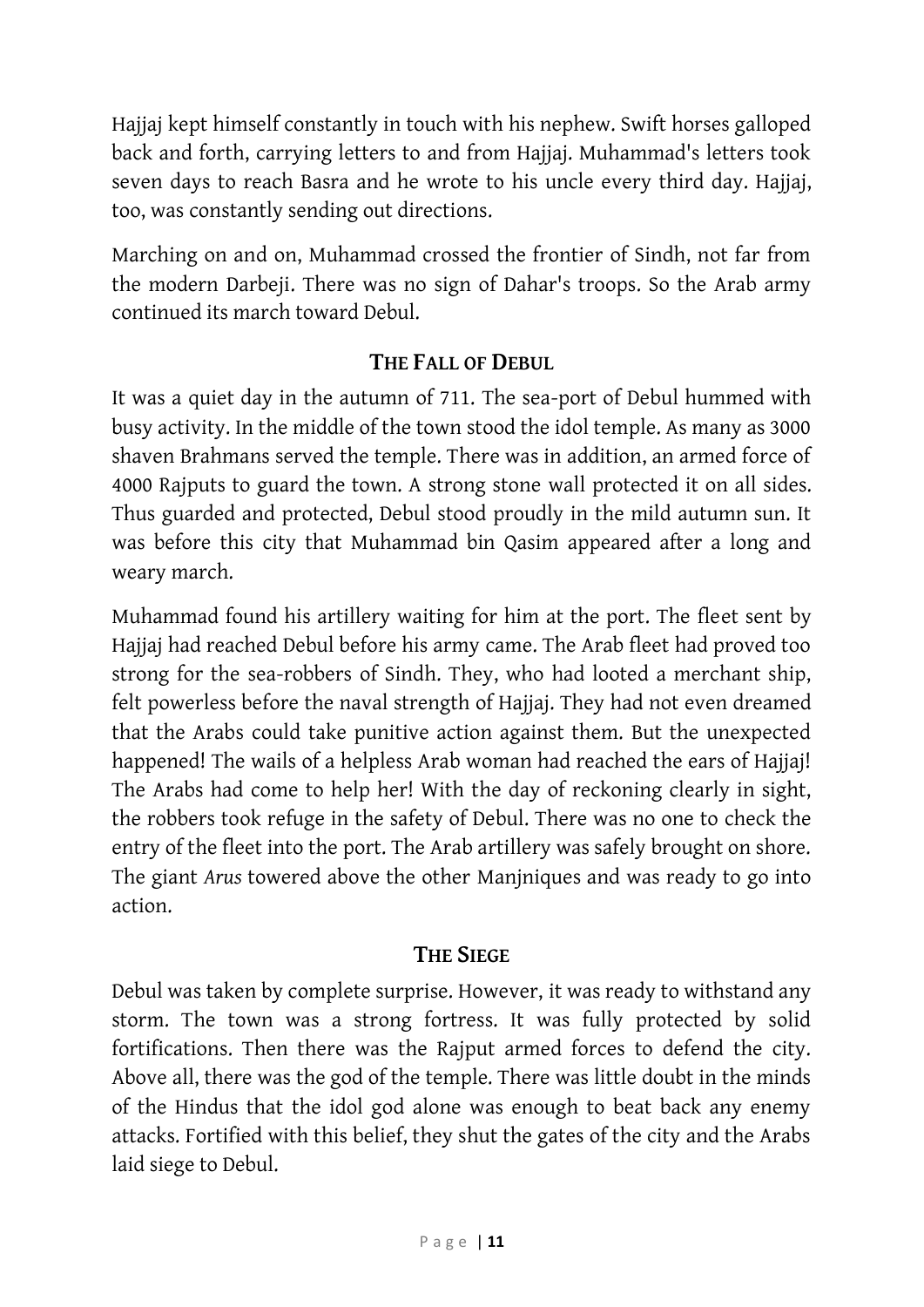For several days the siege went on. Small parties of the Hindus sometimes came out and brisk fighting took place. But the main Hindu army refused to come out for a trial of strength. However, Hindu spirits remained high. It seemed impossible to take the town by storm.

Muhammad wanted to finish with Debul as quickly as possible. For that he needed to know the true state of things inside the town. Fortunately for him, a Brahman defected from the temple. He was brought before the youthful Arab Commander. With tact and kindness Muhammad was able to win his sympathy. Before long the Brahman was ready to tell the real secret of Hindu morale.

"You cannot take the town," he said, "unless you do something about the talisman prepared by the Brahmans."

"What talisman?" asked Muhammad in surprise.

"Well," went on the Brahman, "you see the forty yard high steeple of the temple and the great red flag flying from it. You also see the thick staff of the flag. At the base of this staff, the Brahmans have placed a talisman. No harm can come to the town as long as the flag is there."

The story told by the Brahman proved to be of great help to Muhammad. It put him on the right track. He came to know that Hindu spirits would remain high as long as the red flag was intact. He must do something about the flag.

It was not very difficult to smash the flag. Muhammad at once called Jawiyya, the chief of his artillery, and ordered him to make the flag-staff his target. Jawiyya shortened the foot of the 'Bride' so that it could hit the flag-staff. The third stone struck it and shattered its base. The talisman was broken and the great red flag was no more.

## **DEBUL TAKEN**

<span id="page-13-0"></span>The Hindus had put all their hopes in the talisman, which they thought was invincible.

The destruction of the talisman came to them like a stroke of lightening. They could hardly believe their eyes. They had believed their idol-god to be all powerful. They had believed the talisman to be their best defence. But these beliefs had shattered to pieces. The alien invader seemed more powerful than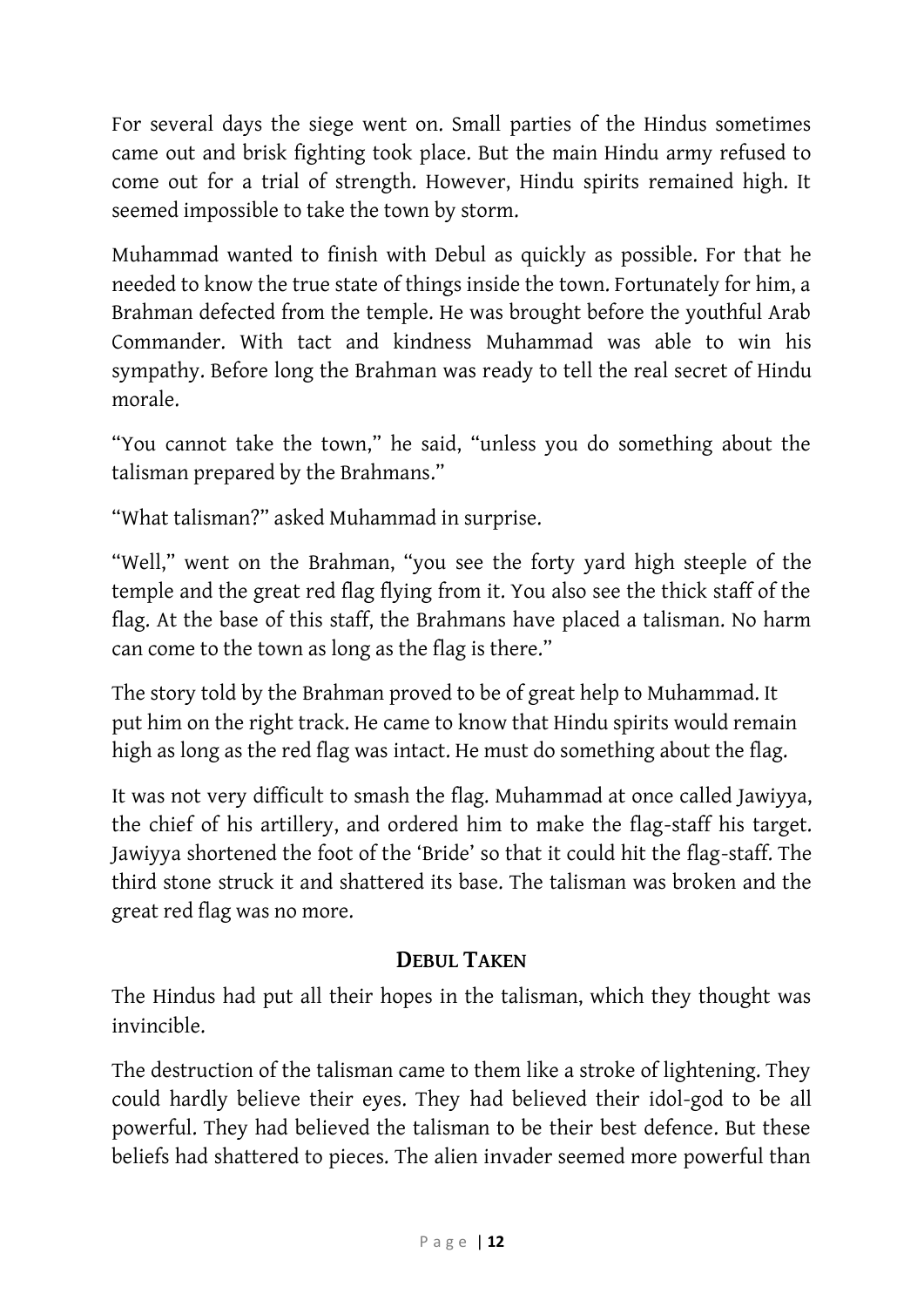anything they had known. Utter confusion spread in the town. In despair, the Rajputs rushed out of the city and made a wild attack on the Arabs. However, they were beaten back with heavy losses.

Muhammad was determined to put an end to this siege. He ordered his men to follow up their victory in open fighting by an all-out attack on the town. Ladders were at once planted against the city walls and up went the Arabs on the stone fortifications. The next moment hand-to-hand fighting was going on in the streets of Debul. The Rajputs and the Brahmans fought desperately. For three days the fighting went on. At last the Hindus begged for peace and Debul fell to the young Arab general.

Proud Debul, the wide-open gateway of Sindh, now lay at the feet of the Arabs. Muhammad could have sacked it and put its inhabitants to the sword. But he was tolerant. He treated the Hindus kindly. Their temple was left untouched. The priests were left alone. The Hindu governor of the town, who had begged for mercy, was allowed to continue as governor. In short, the young conqueror of Debul showed unheard-of tolerance and kindness to the fallen foe.

Before leaving Debul, Muhammad laid out a Muslim quarter in the town. Here he built a masjid. This was the first masjid to be built in the land of the Hindus. It was a common Arab practice to plant Muslim colonies in the land they conquered. These colonies became the centres from which the light of Islam spread all around. By their warm human sympathy and kind manners, the inhabitants of the Muslim colonies proved to be the best missionaries of Islam.

But even after the fall of Debul, there was no trace of Dahar and his army. Muhammad had orders to teach this vain Raja a lesson. He could not leave Sindh without an encounter with the Raja. So after placing an armed force of 4000 in Debul, he marched on into the interior of Sindh to deal with Dahar.

## **ARAB ADVANCE INTO SINDH**

<span id="page-14-0"></span>The fall of Debul fulfilled an important Arab objective, Arab prisoners at Debul were set free. The armed forces at this port made the Arabian Sea safe for Arab seaman. But the safety was seeming rather than real. Dahar was still unbeaten. He had made no secret of his hostility toward the Arabs. In fact, even the fall of Debul failed to teach him a lesson. He openly made light of the Arab victory. That convinced Muhammad that his task was not complete as long as Sindh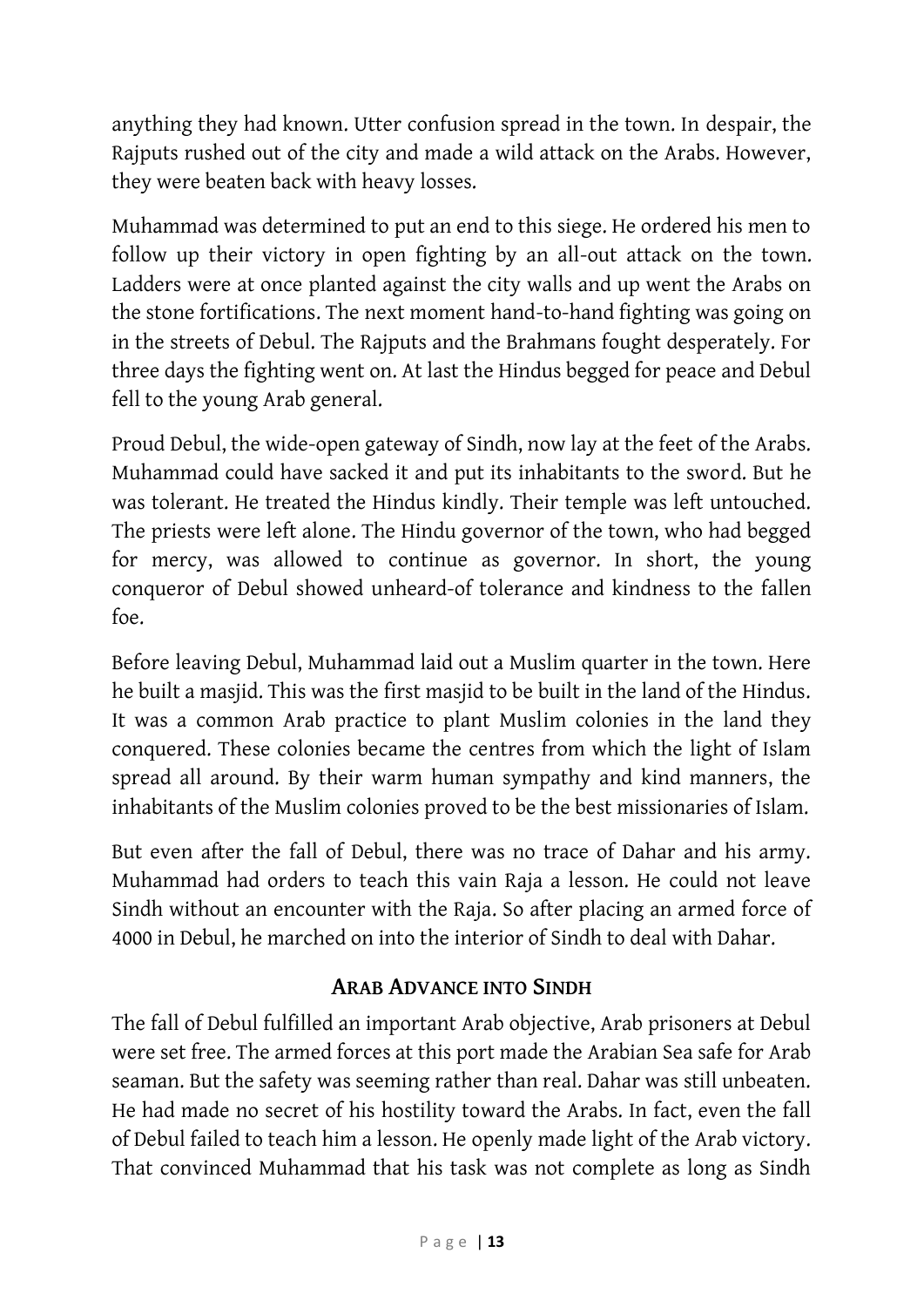was in Dahar's hands. Dahar seemed bent on undoing what Muhammad had done, the moment the latter turned his back. The young Arab commander had to deal with this threat. Without this, his mission remained incomplete.

## **DAHAR'S LETTER**

<span id="page-15-0"></span>The fall of Debul made Dahar very angry. He lost his temper and addressed the following letter to Muhammad:

"The taking of Debul is no great success. There is nothing to feel overjoyed at this victory. Debul is a town inhabited by mean people. It is a town of merchants and traders who know nothing about the art of war. It does not mean much, if you have defeated these people. Two Muslim armies came to Sindh before you. The commanders of both of them were killed. If you do not withdraw from Sindh forthwith, you too will meet the same fate. Do not be misled by what you saw at Debul. Stronger people inhabit other parts of Sindh. We are a brave people. Our soldiers fight to the last man but never give in. Our troops are numberless. They are armed with the best of weapons. Moreover, we have elephants and horses. I do not think you have any of these things. So if you care for your life, better withdraw even now. That would be the best thing for you to do. After all, why should you risk your life and the lives of your men? I hope you will listen to my advice."

This letter of the Raja was very revealing. It proved the worst fears for Muhammad. It showed that Dahar had no respect for the Arabs. It was Muhammad's duty to win that respect or a perpetual threat would hang over the Arab sea-lanes.

## **MUHAMMAD'S REPLY**

<span id="page-15-1"></span>To this letter, Muhammad sent the following reply:

"You are proud of your elephants, your horses and your troops. You boast of your weapons and equipment. We, on the other hand, put all our trust in Allah. He will protect us. He will grant us victory and honour.

"You backed the Iranians against us. You caused risings against us in Baluchistan and Mekran. You even sent your troops there. We overlooked all these things and took no action against you.

"Then some of your subjects looted our ships. They took our women and children as prisoners. Thereupon we requested you to punish the robbers and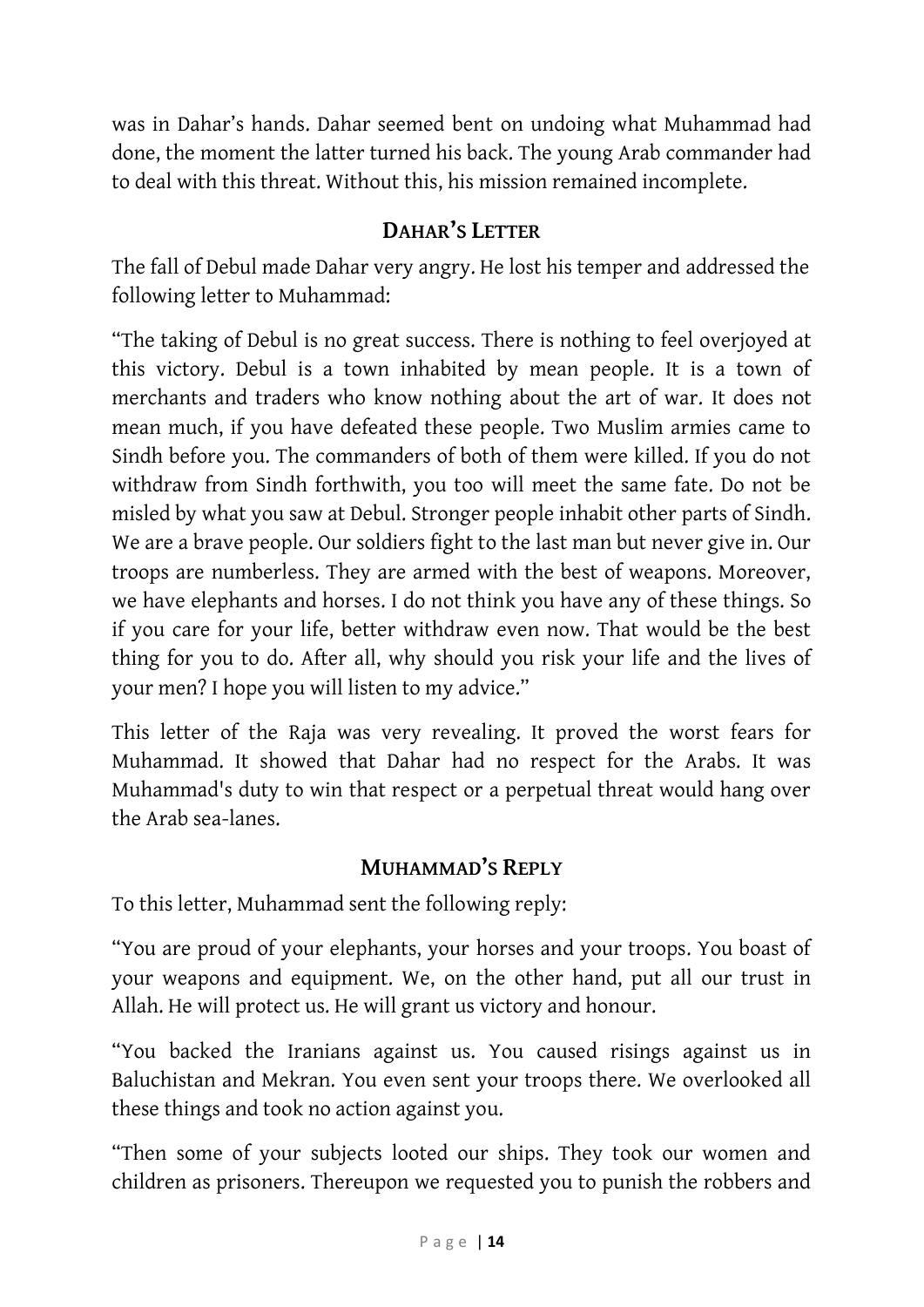to set free the prisoners. You did neither of the two things. On the contrary, you sent back word that we ourselves should deal with the robbers. At this we sent out two expeditions against these evil men. But each time your troops came out to fight and they killed our commanders. What right had you to act in this way? Your action left us with no choice but to invade Sindh. On entering Debul, we found our women and children in your jails. That clearly showed that you were at the back of the robbers who looted our ships. What excuse have you for that?

"I have brought all these things to the notice of the Khalifah. He has ordered me to punish you for your evil deeds. So get ready for a final trial of strength. I will fight you to the bitter end, even though it may cost me my life."

#### **FALL OF NIRUN**

<span id="page-16-0"></span>From Debul Muhammad led his troops toward Nirun, an important fort about seventy-five miles to where the modern Hyderabad stands. Dahar's son Jai Singh, was the commander of the fort.

Dahar had thought that his letter was enough to strike terror in the youthful Arab commander's heart. That hope proved false. The young Arab general refused to be cowed down by his vain boasts and sent a reply that made Dahar tremble. So Dahar wrote to his son , Jai Singh, telling him to leave the fort at Nirun and join him in the strong fortress of Brahmanabad. By combining all his forces, Dahar hoped to be more than a match for the Arabs.

Jai Singh placed a priest in charge of Nirun and himself joined his father. Seven days march brought the Arabs to Nirun, early in 712. The priest left in charge of the fort knew how strong the Arab army was. He also knew that his people would be treated kindly if he gave in without a fight. So he opened the gates of the fort. Arab forces entered Nirun without shedding a drop of blood.

Dahar's agents had tried their very best to paint the Arabs as black as they could. They had started false stories of Arab cruelty. It was a pleasant surprise for the inhabitants of Nirun to find that their conquerors were the best of men. They were extremely kind and sympathetic and did their utmost to make the people happy. By his kind treatment, Muhammad won the hearts of the people. Such kindness in rulers was a thing unknown in Sindh. Muhammad rested his troops for a few days, took fresh supplies and then set out on his onward march.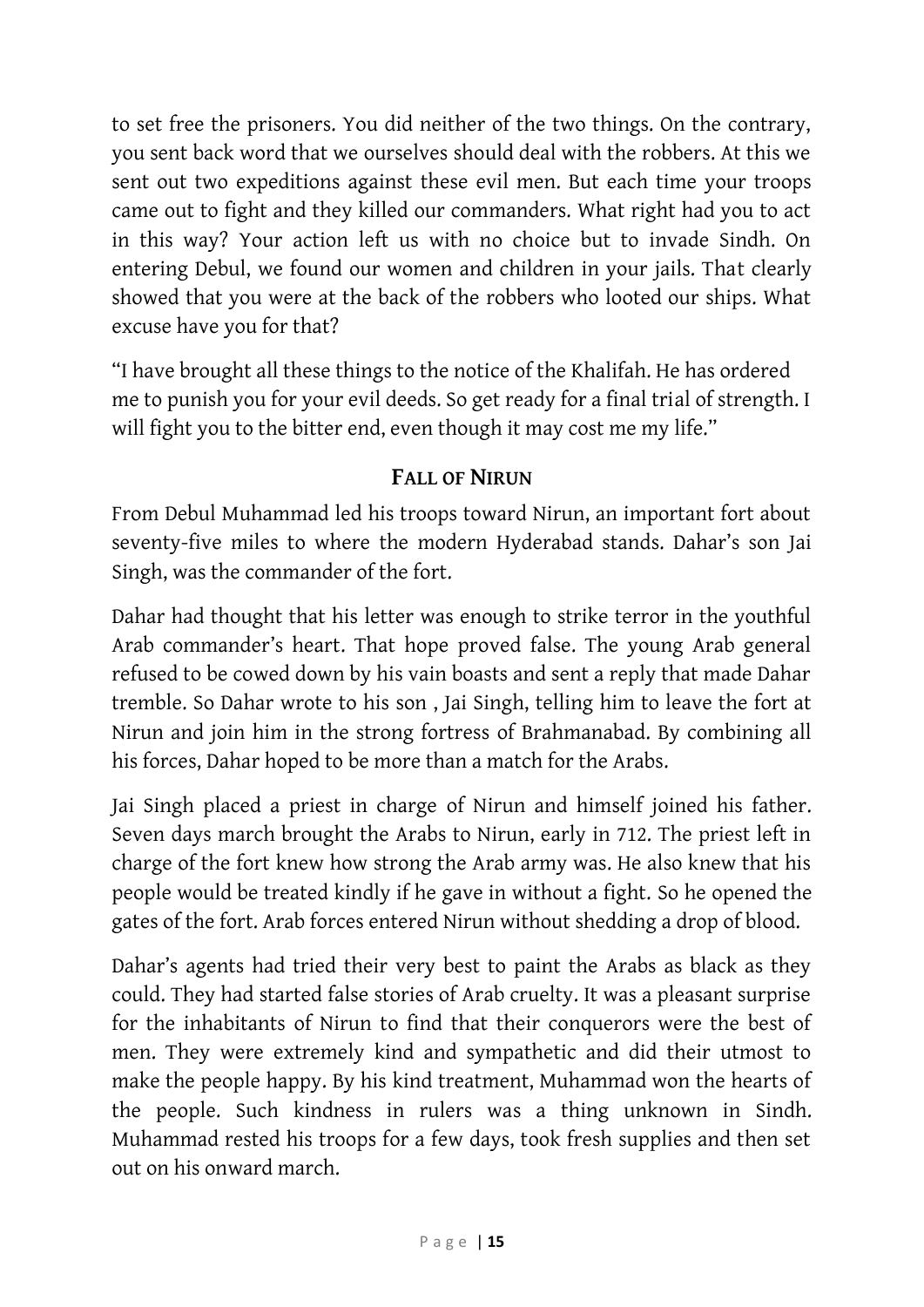#### **FALL OF SEHWAN**

<span id="page-17-0"></span>The Arab forces were now heading toward Sehwan, about eight miles to the north-west. Sehwan was an important town, populated mainly by priests and traders. Bajhra, the governor of the town, was a cousin of Dahar. He decided to defend the town. The people, however, thought otherwise. Reports of what had happened at Nirun had travelled faster than the Arab troops. The people of Sehwan knew full well they had nothing to lose by a change of masters. If anything, the Arab rulers were far more humane and just than Dahar and his agents. Arab rule was a blessing as opposed to the tyranny of Dahar. However, Bajhra refused to listen to what the people said and stuck to his plans.

As the people of the town were not with him, the governor of Sehwan could not come in the open to check the Arab advance. He rather chose to shut himself up in the town. For seven days the siege of the town went on. Gradually Bahjra's difficulties grew. He had a more difficult time with his people than with the Arab army. At last he could no longer hold his own. He quietly fled one night through the north gate of the city and crossed the Kumbh, which then flowed more than ten miles to the east of Sehwan. He continued his flight and took refuge with Raja Kaka of Sisam. Sisam, the centre of the Jats, stood on the banks of the Kumbh.

The people of Sehwan were glad to get rid of Bahjran. They raised shouts of joy as Muhammad bin Qasim entered the city. The youthful Arab commander was extremely nice to them. He left alone their temples and the priests. On condition of paying the jizya (protective tax), they got full security of life and property and the freedom of faith.

#### **CONQUEST WITHOUT SWORD**

<span id="page-17-1"></span>Muhammad was still at Sehwan but the stories of his justice and good rule were rapidly sweeping across Sindh. Suddenly several towns and cities saw their chance of throwing off Dahar's hateful yoke. They could have all the blessings of Arab rule for the mere asking. Cities and towns around Sehwan were quick to send their agents to the young Arab commander. They poured into Sehwan and sought the protection of the standard of Islam. This protection was freely granted, on condition that jizya be paid regularly.

Parties of priests from different parts of Sindh came and pledged loyalty on behalf of their people. Muhammad was amazed to find how bitterly most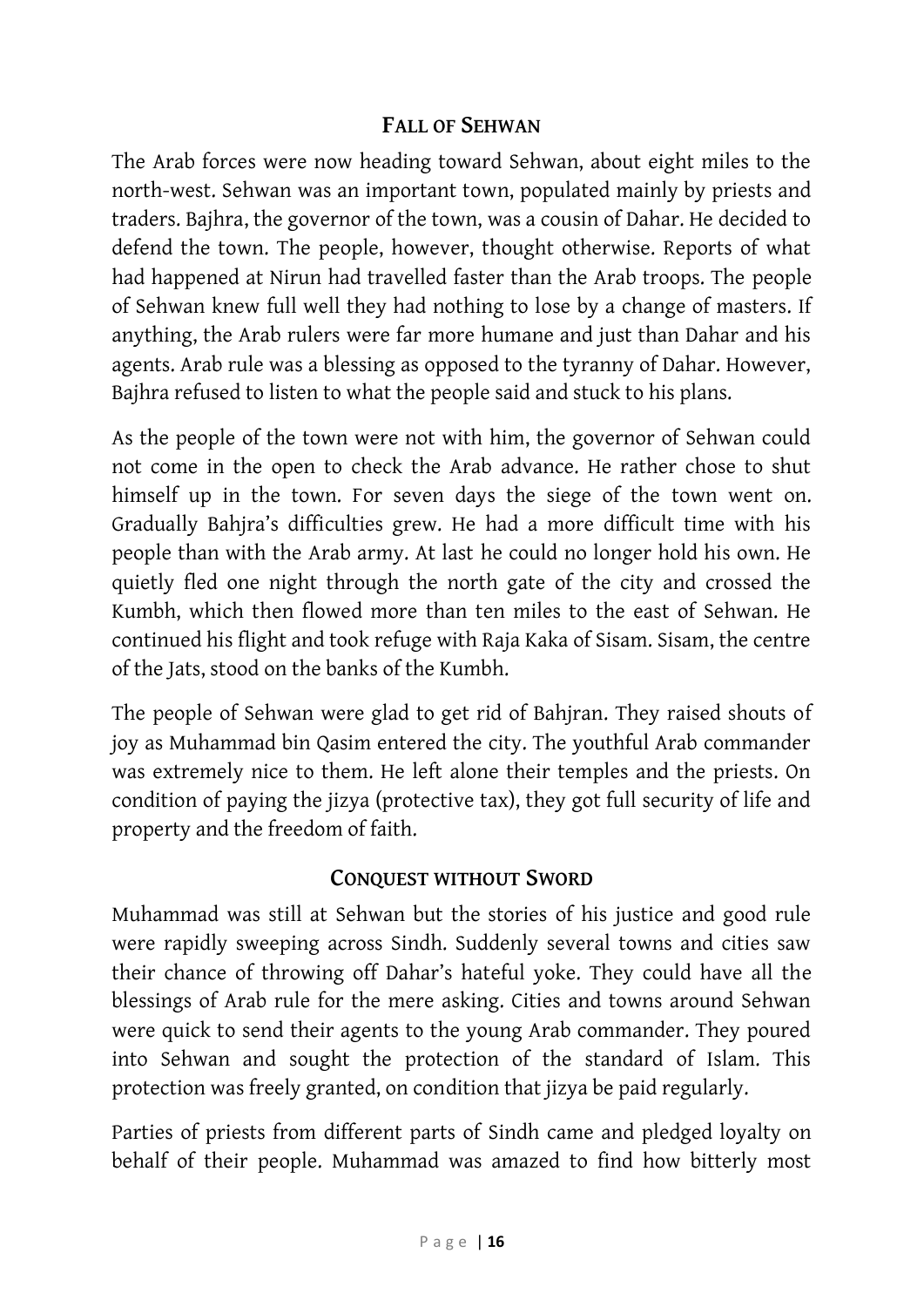people hated Dahar. So much so, that many of the people offered to fight against the hated Raja under the Arab flag. Soon Muhammad Thaqfi, an Arab officer, raised an army of 4000 men from amongst the subjects of Dahar.

Through his kindness and justice, Muhammad was able to bring under his flag almost the whole of Sindh to the west of the Indus. With the exception of Debul, nowhere else did he have to use the sword. The young general of Islam knew how to conquer men's hearts. This proved a more powerful weapon than the sword.

The remarkable achievements of Muhammad bin Qasim in Sindh is a landmark in Muslim history. India was the first country where Muslim conquerors had to deal with a whole nation of idolaters. Muhammad treated the Hindus with tolerance. He left their temples untouched and allowed them freedom of religion and worship. He granted the Hindus the same rights as had been granted by Islam to the Jews and Christians.

Hajjaj, however, was a zealous Muslim. He was very hard on idolaters. He was for an all-out drive against idolatry. He strongly urged upon his young nephew the need for uprooting idolatry. He even reproached Muhammad for neglecting his duty to Allah. "Idolaters are unclean," Hajjaj said in his letters, "they should not be treated at par with the People of the Book." The young commander, however, pleaded for a softer policy. "If the Hindus are to be guided out of their age-old error," he pointed out, "they should be treated like human beings." Results showed Muhammad to be in the right. His tolerance won for him the love and respect of the Hindus. It brought under his flag a great part of Sindh, without the use of the sword. It also prepared the way for the final overthrow of Dahar.

#### **PREPARATIONS FOR THE FINAL BLOW**

<span id="page-18-0"></span>Muhammad was now practically the master of western Sindh. The only city in this part of Sindh that had not fallen to him so far was Sisam. Here the principal followers of Dahar were busy in their plots against the Arabs. Dahar's cousin, Bahjra, was the most active among them. At his bidding, the jats attacked the Arab camp one night. They were beaten back. Muhammad followed them to the stronghold of Sisam. After holding out for two days the city fell. Bahjra and other leading followers of Dahar were killed. Kaka, the chief of the jats, submitted and was treated with honour and kindness. The Jat chief was so completely won over that he became an ally of the Muslims.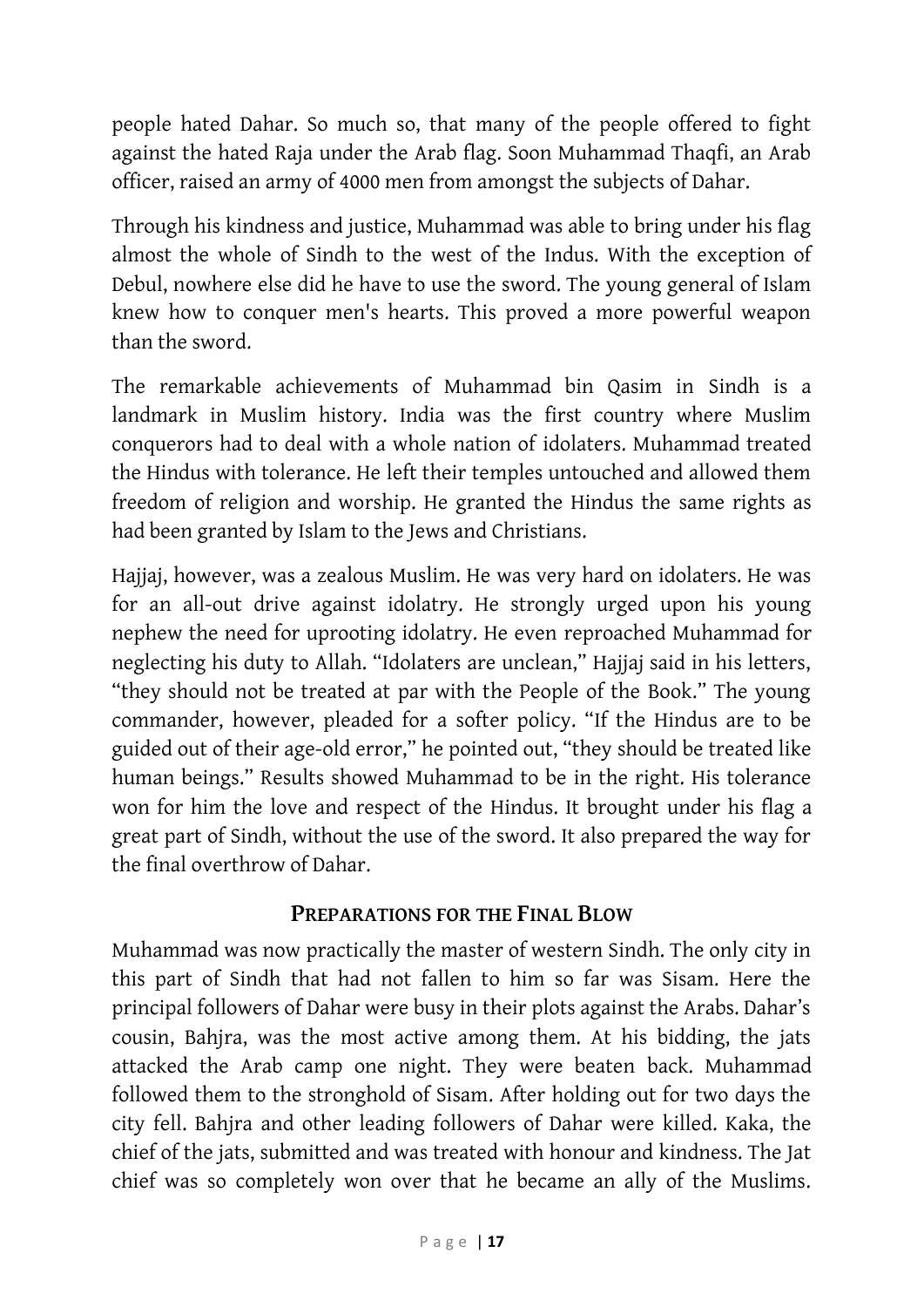Muhammad's supply line was now safe. He could safely go across the Indus and cross swords with Dahar.

Hajjaj had throughout been in close touch with the events in Sindh. Orders were received from him that Muhammad should return to Nirun. From here he was to cross the main stream of the Indus, which flowed some distance to the east of the city. Across the Indus River, in the strong fortress of Brahmanabad, Dahar stood ready to halt Muhammad's advance.

Hajjaj's orders were carried out to the letter. Muhammad bin Qasim returned toward Nirun and started preparations to cross the Indus River. He left Nirun and halted on the west bank of the river, opposite a fortress of the enemy. His plan was to make a quick advance. However, a number of difficulties stood in his way. In the first place, it was not easy to get enough boats for crossing over. Immediately the work of making boats was taken in hand. To add to the difficulties, scurvy broke out among the Arab troops. With tireless efforts the epidemic was brought under control. At the same time a strange disease struck the Arab horses. Hundreds of them died of the dreadful disease. However, these difficulties failed to deter Muhammad. If anything, they proved a spur to his courage and determination.

These difficulties delayed the passage across the Indus River by some months. Hajjaj, however, was sending useful advice all the time. He also sent two hundred horses and a supply of vinegar. Vinegar restored health to the suffering troops. Boats were also ready by this time. By June 712, the Arab army was ready to cross over and have a trial of strength with Dahar, the proud Raja of Sindh.

## **DAHAR'S AMAZEMENT**

<span id="page-19-0"></span>When his preparations were complete, Muhammad sent some men to Dahar. They were to ask the Hindu Raja whether he would like to cross the river and fight on the western bank. In case he did not want this, he was to be requested to allow Muslims to cross the Indus River. Among the envoys was a Brahman from Debul, who had embraced Islam.

Dahar received the Muslim envoys. As per the Muslim way, they did not bend low before the Raja but walked straight up to him and greeted him, saying, "Peace on him who follows the guidance." The proud Raja took this as an unpardonable insult. He looked upon himself as a demi-god and expected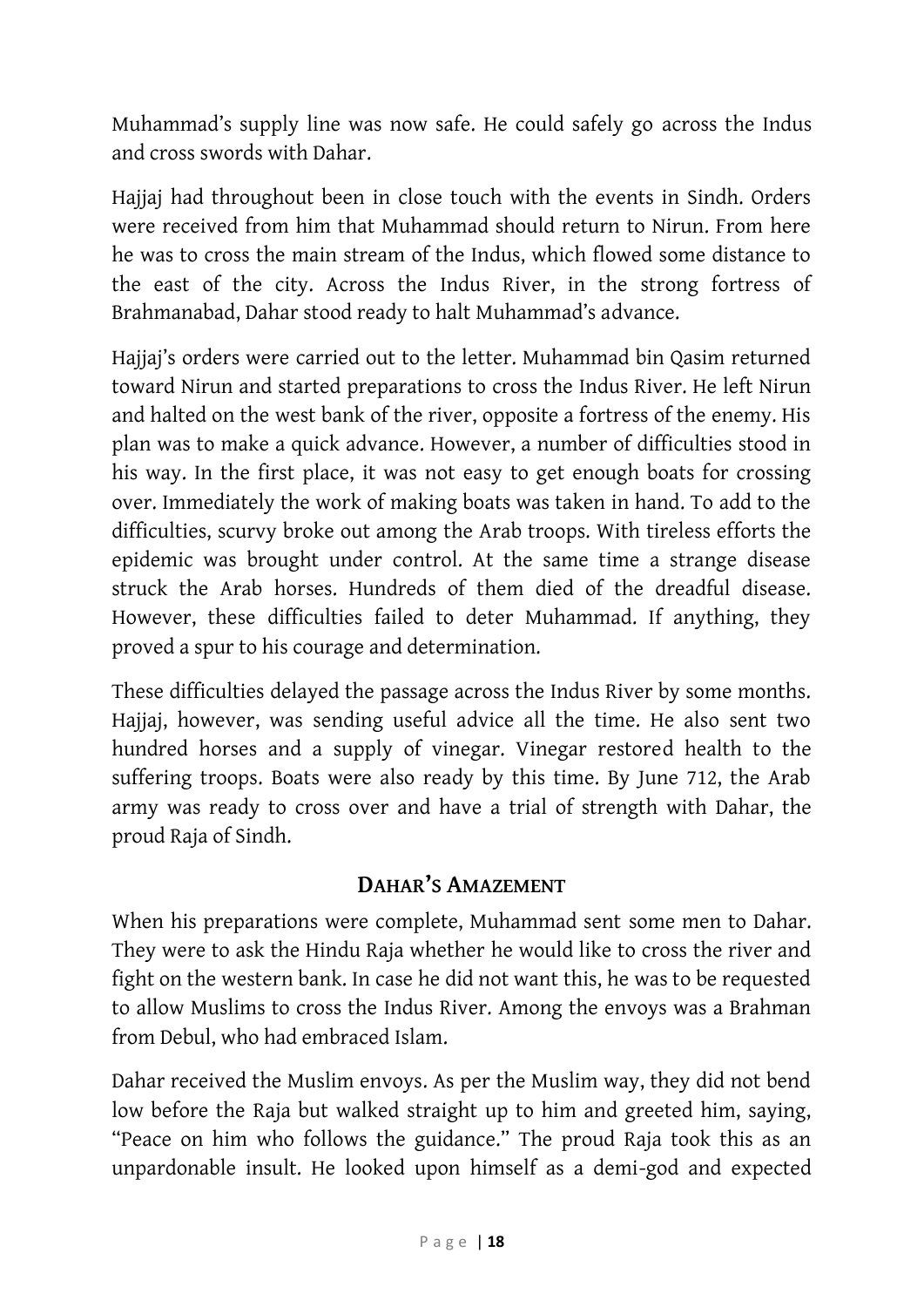people to treat him as such. The strange behaviour of the envoys made him lose his temper. He was all the more angry with the Brahman whom he knew so well. "What has made you forget court manners?" he roared out at the man.

"I am now a Muslim," spoke back the revert to Islam, "It is against my faith to bow low before anyone except Allah. Nothing debases a man more than bowing low before a man like himself."

This answer made Dahar boil with rage. Fixing his bloodshot eyes on his former subject, he thundered out.

"If you had not been an envoy, I would have cut off your head."

Dahar thought over the message delivered to him. He was unable to make up his mind. Then he sought the advice of his courtiers. They were divided in their opinion. Some said, "Never allow the Arabs to set foot on the eastern bank of the Indus. If they once get a foothold east of the river, it will be impossible to push them back."

Others were of a different view.

"Let the Arabs cross over," they said. "This will enable us to pin them down and kill them down to a man. Once they are on this side of the river, they will find themselves in a death trap. Our armed might will deal crushing blows and the mighty Indus, at the back, will rule out the possibility of retreat. There will be no way of escape for the invaders."

Dahar calmly heard both views. For quite some time he was undecided. There was good deal of weight in each point of view. Then he suddenly made up his mind.

"Tell your commander," he said addressing the envoys, "We will neither come to the western bank nor allow the Arabs to cross over."

The announcement came as a surprise to some of the Raja's own men, who had heard his boasts. However, the truth of the matter was that Dahar was haunted by a strange fear of the Arabs. With all his preparations, he was not sure of his success.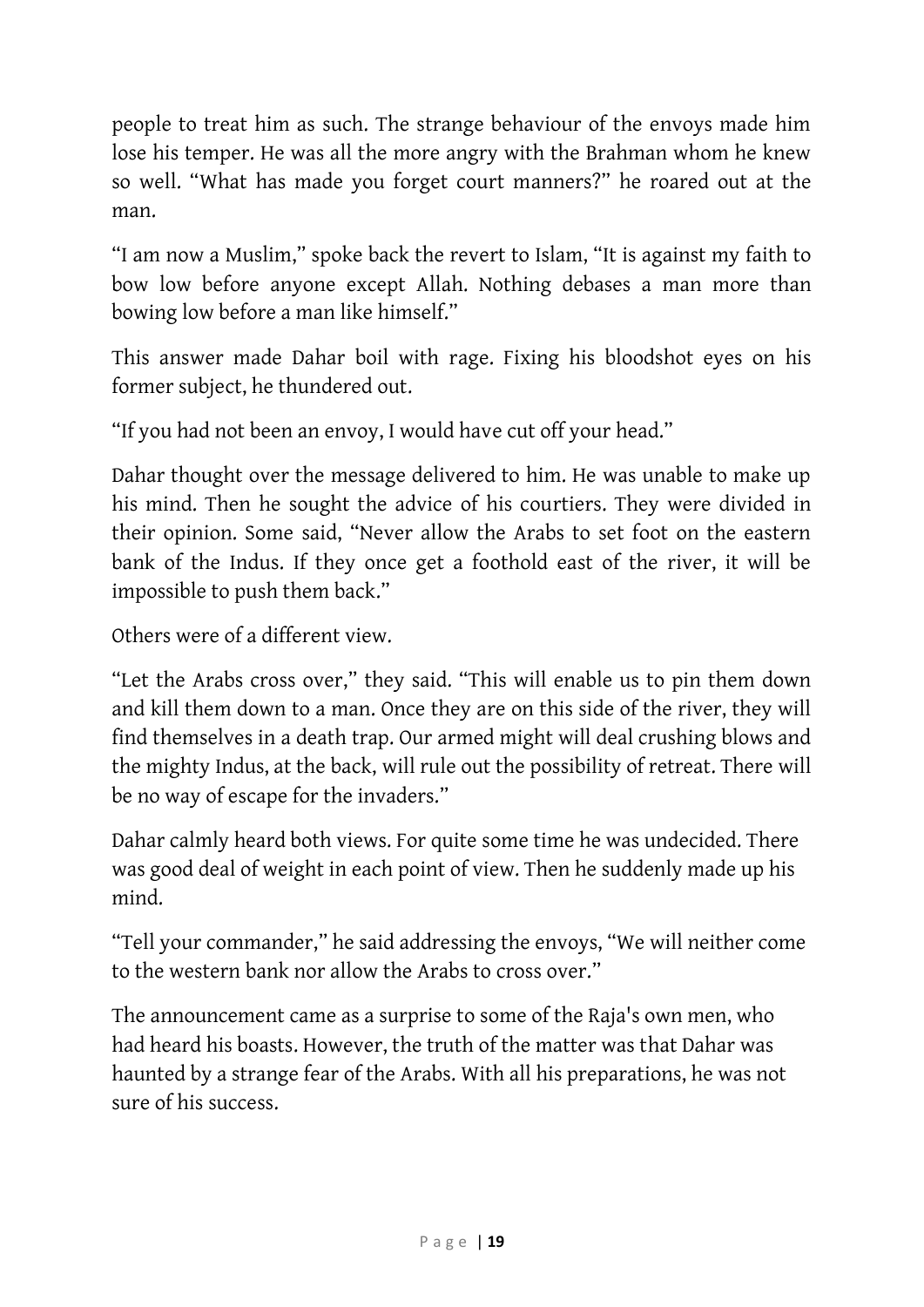## **DAHAR'S PREPARATIONS**

<span id="page-21-0"></span>Dahar's preparations were both thorough and impressive. He wanted to take no chances with the mysterious power of the invaders.

Ever since Muhammad bin Qasim came to Sindh, the Raja had been busy collecting forces to deal a smashing blow to the Arabs. Muhammad's unusual success in western Sindh made Dahar step up his preparations. He was sure that he could, without much difficulty, wipe out a few thousand Arabs. The thing that really troubled him was the popularity of the Arab rule. Dahar's own subjects and followers were turning against him. Many of them were even willing to fight him under the flag of Islam.

Dahar saw his only chance in raising a huge army. An avalanche of men, elephants and horses he thought, would carry all before it. He hoped to crush all opposition by sheer weight of numbers. His agents went from place to place, inciting people to unite in the face of common danger. From all over the country troops and war materials were rushed to Brahmanabad. Thus Dahar was able to raise an army of 50 000 men, horses and elephants. As the Arab forces stood ready to cross the river, a huge avalanche of men and beasts started rolling from Brahmanabad to Rawar, to check the Arab advance.

Dahar's plan was to block Arab passage across the river, at all costs. If he succeeded in this, he thought, he would still be safe, east of the Indus River. In time he hoped to be able to drive out the invaders.

#### **PASSAGE ACROSS THE INDUS RIVER**

<span id="page-21-1"></span>Dahar's reply made it clear to the youthful Arab leader that the Hindu Raja was bent on mischief. As usual, he wrote to Hajjaj for advice. Hajjaj was quick to suggest a novel but workable plan. He sent detailed directions for the preparation of a floating bridge. His orders were that a fleet of strong boats got ready. These should be joined together to form a bridge and the army should march over it.

Acting on these directions, Muhammad had a number of boats made out and got them tied to one another with strong ropes. In this way he prepared a bridge of boats long enough to span the river. One end of this bridge was fastened to strong poles on the river bank. Strong parties of archers were then placed in the boats on the other end and the bridge was slowly pushed into the current of the river. The current carried this end of the bridge to the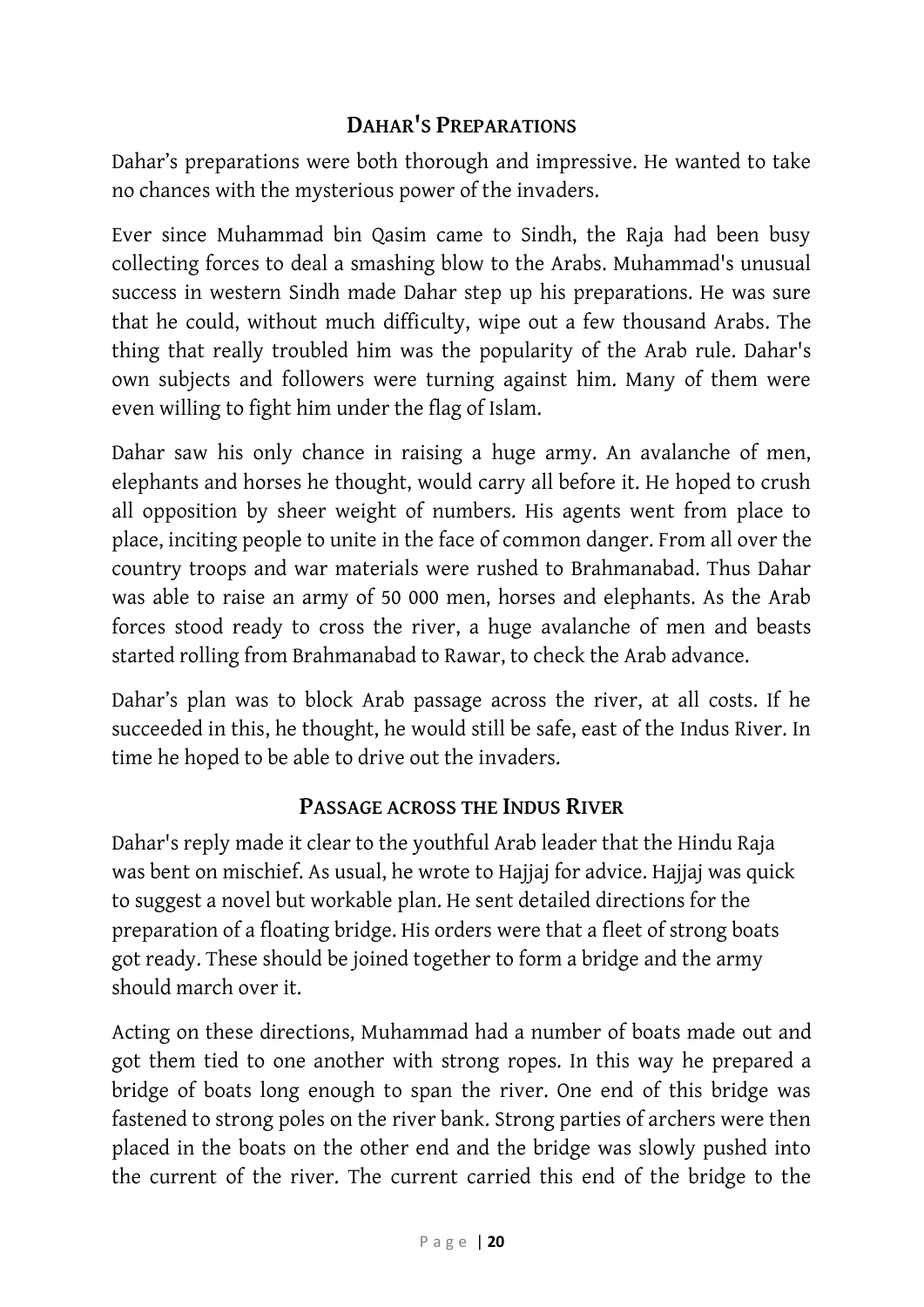opposite bank. Dahar's men sucked in their breath when they saw the wonderful Arab plan succeed. All the same, they did their utmost to prevent a landing. Muslim archers, however, soon cleared the eastern bank of enemy troops. As the floating end of the bridge touched the eastern bank, the archers jumped off their boats and fastened this end of the bridge , too, to strong poles.

Passage across the Indus River now became very easy and safe. In a few hours the whole Arab army was on the eastern bank of the river. Dahar's plan, by which he set such store, had badly failed!

#### **BATTLE WITH DAHAR**

<span id="page-22-0"></span>Dahar felt uneasy when he heard of the Muslim landing. But he made a show of courage and determination to check the further advance of the Arabs. He was camping at Rawar, not far from the river. The two armies lay facing each other for several days. The Hindu army was no less than five times as large as the army of Muhammad bin Qasim. Moreover, the Arabs were fighting in a strange land. Despite all the advantages clearly on his side, Dahar did not seem to be very sure of the outcome. An unknown fear gripped his heart. But he also saw, to his cost, that delay was causing misgivings among his followers. For months he had prepared to strike at the Arab conqueror. He had to act quickly and strike hard now that the conqueror stood at the door of his stronghold.

So on June 20, 712 A.D., Dahar mounted his elephant and ordered the attack. Muhammad knew beforehand what grim struggle lay ahead. He had, therefore, made a will that if he fell fighting, Mahraz bin Thabit should take his place as commander. The spirit of the young commander proved catching. From top officers down to the humblest of men, everybody was determined to fight to the last. A wonderful elation filled the heart of each man. Every Muslim had unshakable faith in Allah and was ready to lay down his life for His cause. Dahar and his army, on the other hand, depended on their superior numbers, their horses and their elephants.

Dahar felt sure that the Arabs would be unable to stand before the crushing weight of numbers. In this he was soon dismayed. The Arabs hit back very hard. Both sides got desperate and terrible fighting went on for hours.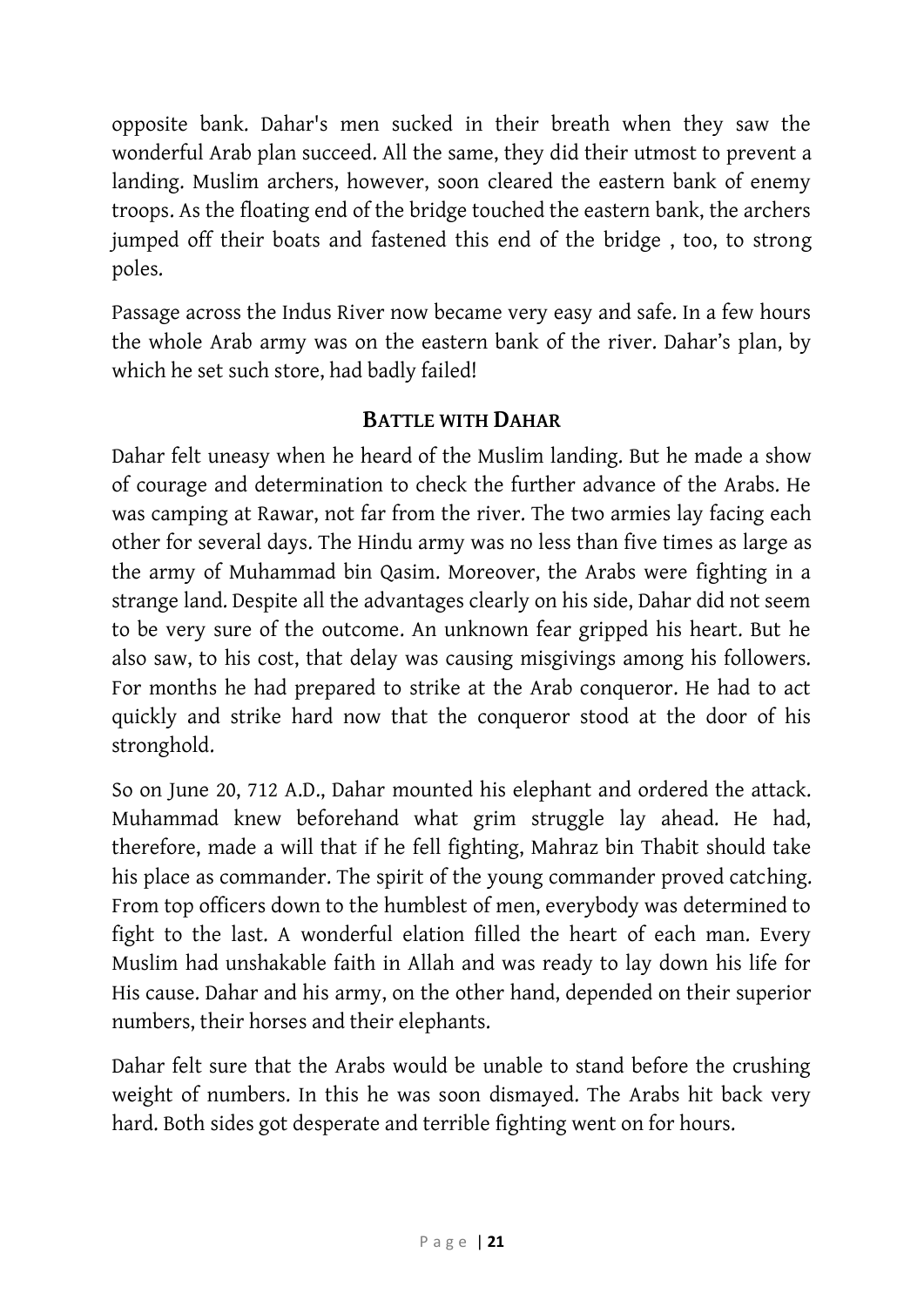Dahar's chief hope lay in his elephants. In two former occasions, it was the elephants that had put the Arabs to rout. But the lesson of those defeats had not been lost on the Arabs. They had by now found out a remedy for the elephant danger. With kerosene oil, they made a chemical preparation. Cotton was dipped in it. This cotton was wrapped round arrowheads and was lit up before the arrow flew. Dahar's elephants were made the target of these burning arrows.

Dahar sat proudly on his elephant. Arab archers were ordered to make his elephant their special target. Dahar was, however, surrounded on all sides by a thick wall of elephants. At last an Arab succeeded in planting a burning arrow in Dahar's howdaj. Immediately the howdaj caught fire. The impact of the fire made the elephant mad with pain. In vain Dahar and his men tried to control the beast. The elephant was unmanageable and made a wild rush toward the river. With great difficulty the mahout stopped the flight in mid-stream. The terrified beast was at last made to get out of the water and to face the enemy once again. The battle now raged on the river bank.

Dahar seemed really desperate. Like a wild cat he fell upon the Muslims and killed many of them. Dahar's example stirred men into fearless action and fighting became more furious than ever. Arab marksmen, however, kept a special eye on Dahar. At last he was struck by an arrow and fell from his elephant. Dahar managed to mount a horse and the fighting re-started with full fury. Just as the sun was going down, an Arab soldier cut down a horseman of the enemy. He did not know his victim but the Hindu army knew who he was. He was none other than Dahar, who had fallen, fighting bravely. Immediately the Hindus lost heart and fled from the field. Some of them fled to Aror, the capital. Dahar's son, Jai Singh, with a large number of troops, fled to Brahmanabad. Muhammad bin Qasim won a complete victory.

## **DAHAR'S DEAD BODY FOUND**

<span id="page-23-0"></span>Muhammad knew that Allah, and not himself, was the real author of the victory. Jumping down from his horse, he fell to his knees and bowed his head in thanksgiving. Then he made a quick round of the battlefield. He ordered that the dead bodies of the Muslim martyrs be picked up and laid to rest.

Many of the Hindus were taken prisoners. They were asked to identify the body of their Raja from amongst the dead. This they did on the following morning.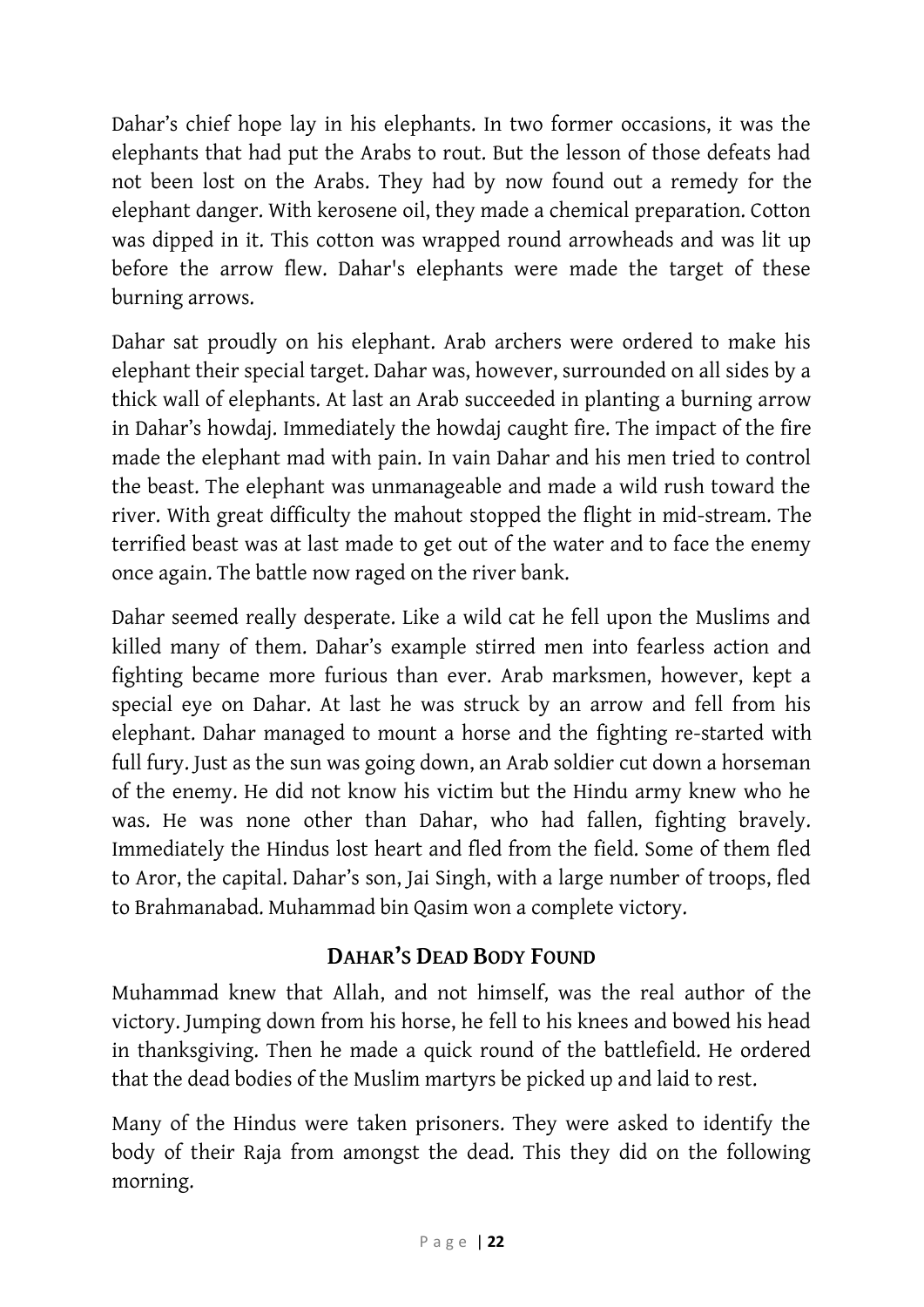Muhammad bin Qasim now entered Rawar. As usual, he was extremely nice to the people. But before the victor entered the city, Dahar's wife, Rani Bai, had burnt herself alive along with her handmaids. The news made the conqueror very sad. However, he assured the people that they would be treated as kindly as the people of other cities.

## **FALL OF BRAHMANABAD AND AROR**

<span id="page-24-0"></span>The victory of Muslim arms at Rawar was going to have far-reaching results. The chief purpose of the Arab expedition was to set at liberty the Arab women and children put in jail at Debul. If Muhammad stayed on after the fall of that city, it was because of Dahar's haughty attitude.

The victory at Rawar made Muhammad the unquestioned master of Sindh. The whole of the Indus Valley now lay at his feet. He could deal with it the way he liked. However, the young conqueror of Sindh acted with marked tolerance. In this, he was guided by the teachings of Islam. His uncle, Hajjaj, also gave him sage advice in the matter. Hajjaj was a great administrator. He knew how to handle things in conquered land. He gave his nephew the full benefit of his own ripe experience.

## **HAJJAJ'S ADVICE**

<span id="page-24-1"></span>Hajjaj was taken to uproot idolatry from the conquered lands. However, he laid an equal stress on public well-being. In a letter to the Conqueror of Sindh he wrote.

"The first thing you should do is to make your military bases strong. Next, to look to the needs of the fighting men. Whatever money is left should be spent to promote public well-being. Remember! A country can be happy only if its inhabitants - the merchants, the craftsmen and other workmen are happy. Do all you can to make these people happy. If you want to win the love of the people of Sindh, treat them kindly."

After the fall of Nirun, Hajjaj wrote as follows:

"The inhabitants of Nirun have submitted. Treat them kindly. Try to win them over. Try to promote their well-being. If those who took up arms against you, seek refuge, don't hesitate to forgive them. Keep your promise, so that people know you can be trusted. If once you go back upon your word, you will lose respect. People will stop trusting you."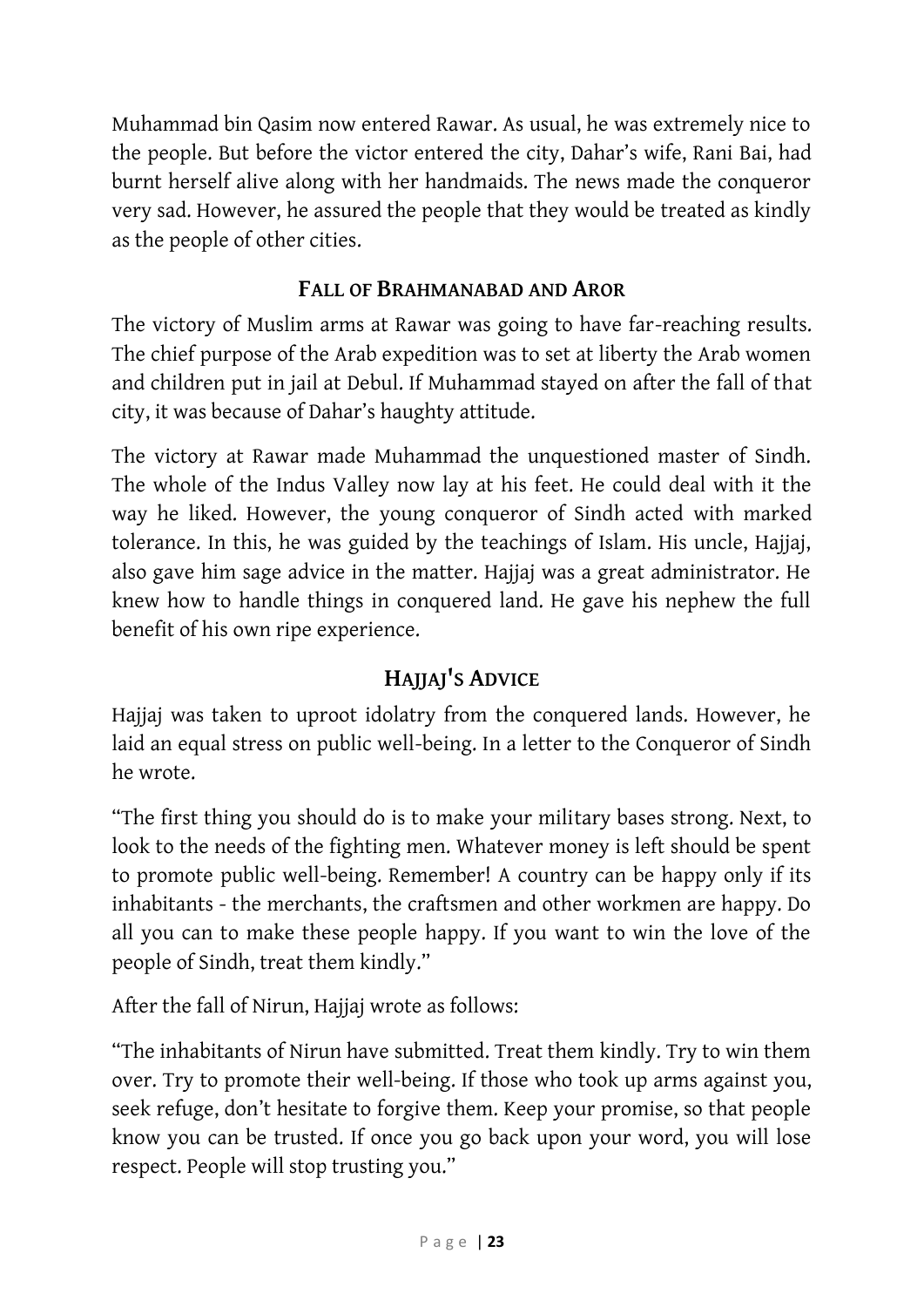In another letter, Hajjaj wrote:

"If you want to keep the land in your hands, be good and kind to the people. Reward generously those who do good to you. Try to understand your enemies, be sensible in your opposition to them. The best advice I can give is that all should know how brave and fearless you are."

#### **FALL OF BRAHMANABAD**

<span id="page-25-0"></span>The thumping victory at Rawar did not make Muhammad bin Qasim lose his head. The advice of his uncle and the teachings of Islam were his guides throughout. He was as kind hearted and tolerant as ever. He made it known to the people that those who laid down arms would be forgiven. Many took advantage of this offer. The defeated Hindu army, however, rallied at Brahmanabad under Jai Singh, Dahar's son.

The stronghold of Brahmanabad stood in the modern district of Hyderabad. Its ruins may still be seen in the Shahdadpur Tehsil of this district.

Jai Singh and his army fought desperately. But being unable to face the Arabs in open battle, they shut themselves up in the city. Muhammad bin Qasim laid siege to the city. Jai Singh held out for some time. Realising before long that he was no match for the conquering army, he quietly fled from the city one night. Nevertheless his army put up a tough fight but was beaten, with more than 8000 killed. Brahmanabad was occupied. Rani Ladi, another wife of Dahar, and Suryadevi and Parmaldevi, two maiden daughters of Dahar, fell into Muslim hands. They were treated with all the honour due to them. Afterwards Muhammad bin Qasim married Ladi.

The fall of Brahmanabad marked the end of serious opposition to the Arabs. The victor now devoted himself to the administration of Lower Sindh. He placed his governors in Rawar, Sehwan, Nirun and other places. The governors had strict orders to follow the example of their leader in being kind and just to the people.

## **FALL OF AROR**

<span id="page-25-1"></span>Muhammad bin Qasim had yet to deal with one more pocket of resistance. This was Dahar's capital, Aror. The city stood some eight miles to the southeast of modern Rohri. This stronghold was held by Fufi, a son of Dahar. Fufi believed that his father was still alive and had fled to Hindustan to collect an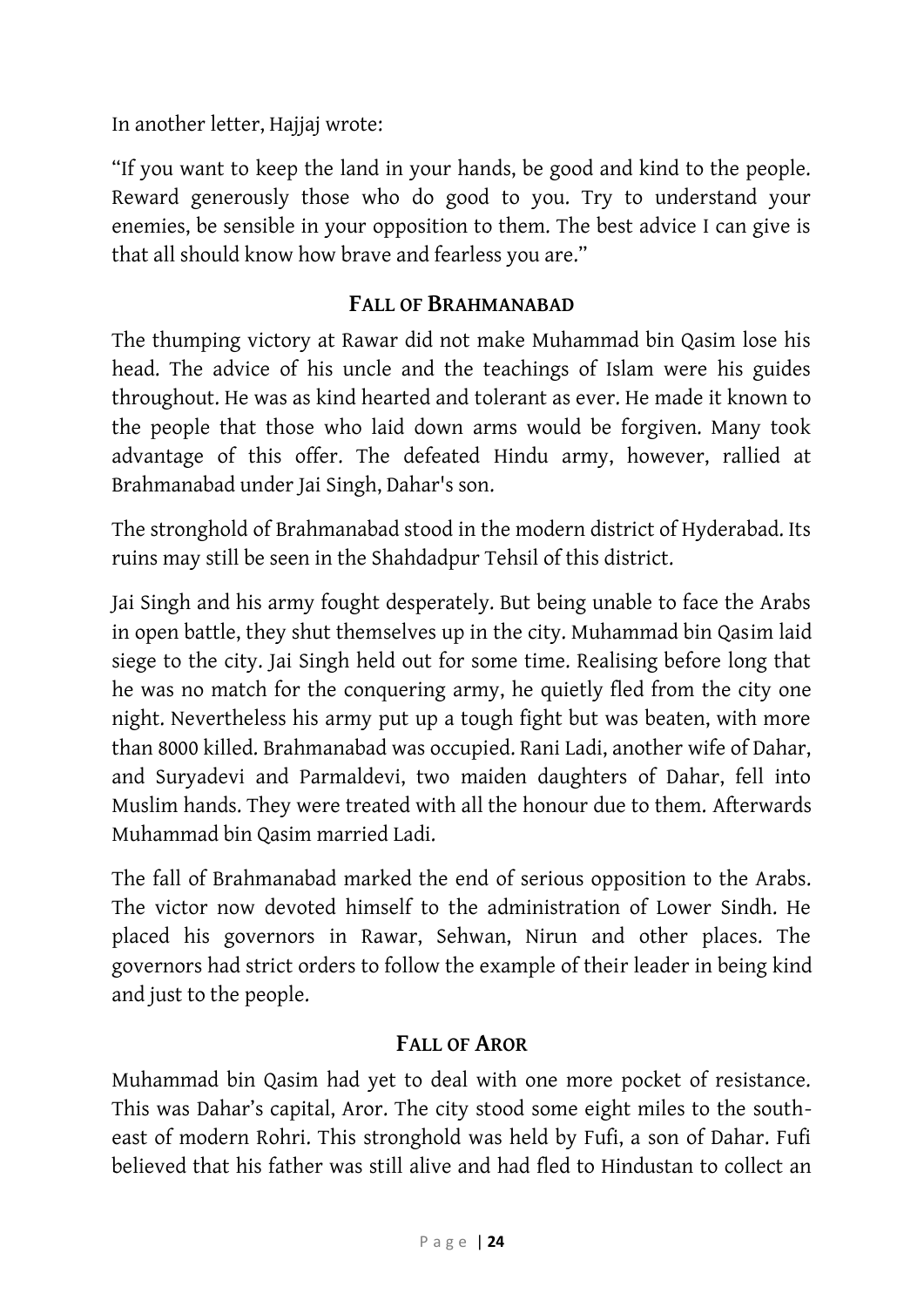army. The inhabitants of Aror thought likewise. Muhammad bin Qasim wanted to avoid bloodshed. He wanted to tell the people that Fufi was misleading them. So he sent his wife, Ladi, to speak to the people and explain to them the real facts.

"Raja Dahar, my former husband, was slain at Rawar," she explained to the people. "I myself saw his dead body. His head was cut off and sent to Hajjaj."

"We refuse to believe you," shouted back the people angrily. "You have gone over to the invaders. You have joined hands with the 'unclean' strangers. We cannot trust you."

Fufi refused to submit. Naturally the only cause before the Arabs was to lay siege to the city. The siege went on for several weeks. By and by truth began to dawn on Fufi. At length no doubt was left in his mind that his father was actually dead. His courage began to fail and he fled from Aror one night. Finding their leader gone, the people, too, lost heart and Muhammad took the city by storm.

#### **HELPLESSNESS OF THE IDOL**

<span id="page-26-0"></span>The people of Aror received kind treatment at the hands of the victor. There was no killing, nor was any damage done to the temples.

There was a big temple in the middle of the city. Muhammad expressed a desire to see it. The chief priest lead him inside. In the middle of the big hall, there was a stone image, riding a horse. The image was dressed in the best silks and was wearing golden bracelets, set with jewels. People were lying on their faces before the idol-god.

The sight was shocking to the Muslim general. He did not want to injure the feelings of his Hindu subjects. However, he wanted very much to show them that the idol was unable to do anybody any good or harm. Presently he thought of a clever but harmless way of doing this. When the chief priest was not looking, he took off one of the bracelets from the idol's arm. He then asked the priest how the god happened to lose one of his bracelets. To this the priest had no answer. He hung down his head in shame. Quickly Muhammad again put the bracelet on the idol's arm and quietly walked out of the temple. By this innocent joke the young victor hoped to prove to the priest and the worshippers that their idol-god was utterly helpless even to help itself!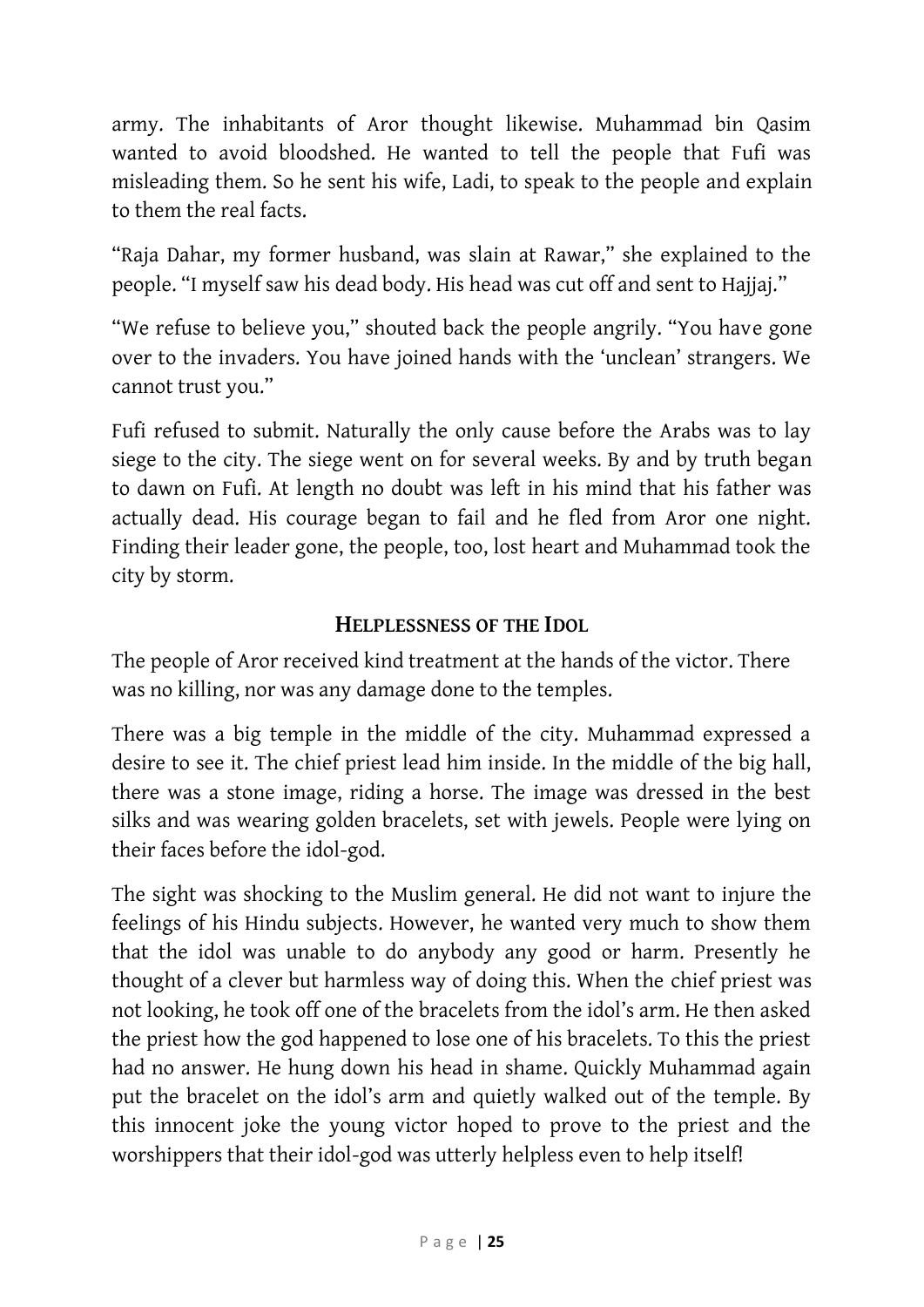As was the Arab practice, Muhammad bin Qasim laid out an Arab quarter in the city and built a masjid in the middle of it. From Aror, he marched on to Sukkar. This city fell without any fighting. Continuing his march eastward, the Conqueror of Sindh came to the land of the five rivers.

## **CONQUEST OF WEST PUNJAB**

<span id="page-27-0"></span>West Punjab was part of Dahar's kingdom. Multan was the most important city in this part of the kingdom. After occupying Aror, Muhammad marched toward Multan. On the way, he reached a fortress. Here a cousin of Dahar, Kaksa by name, who had fled from Aror, was taking refuge. Unable to offer resistance, Kaksa submitted to the Arab leader. Such was the treatment he received that Kaksa became one of the most trusted friends of the Conqueror. His advice proved of great value to the Muslims in the battles that followed.

Advancing north-eastward, the Arabs came to a strong fortress on the bank of the Beas. The governor of the fortress was a nephew of the ruler of Multan. For seven days he stoutly defended the fortress. At last he fled to Sika, another fortress.

Muhammad crossed the river and attacked Sika. The siege of the town went on for seventeen days. The Hindu armed forces fought desperately. So tough was the fighting that the Arab general lost twenty-five of his best officers and 215 men. At last, the Hindu commander fled to Multan and the town fell.

## **SIEGE OF MULTAN**

<span id="page-27-1"></span>From Sika, Muhammad passed on to Multan which was ruled by a cousin of Dahar. The Conqueror of Sindh sent him a message saying, "We have taken the whole of Sindh. If you too, give in, you will receive the best of treatment. But if you choose to fight, you and your people will suffer."

To this the ruler of Multan replied, "I am strong enough to defend my city. I will never give in without a fight."

The Hindu army marched some distance from the city to check the Muslim advance. A brisk battle took place. The Hindus soon found themselves defeated on the field of battle. So they shut themselves up within the walls of the city and the siege of Multan began.

The siege went on for several weeks. The Hindus showed no signs of weakness. On the other hand, provisions and supplies of the Muslims were rapidly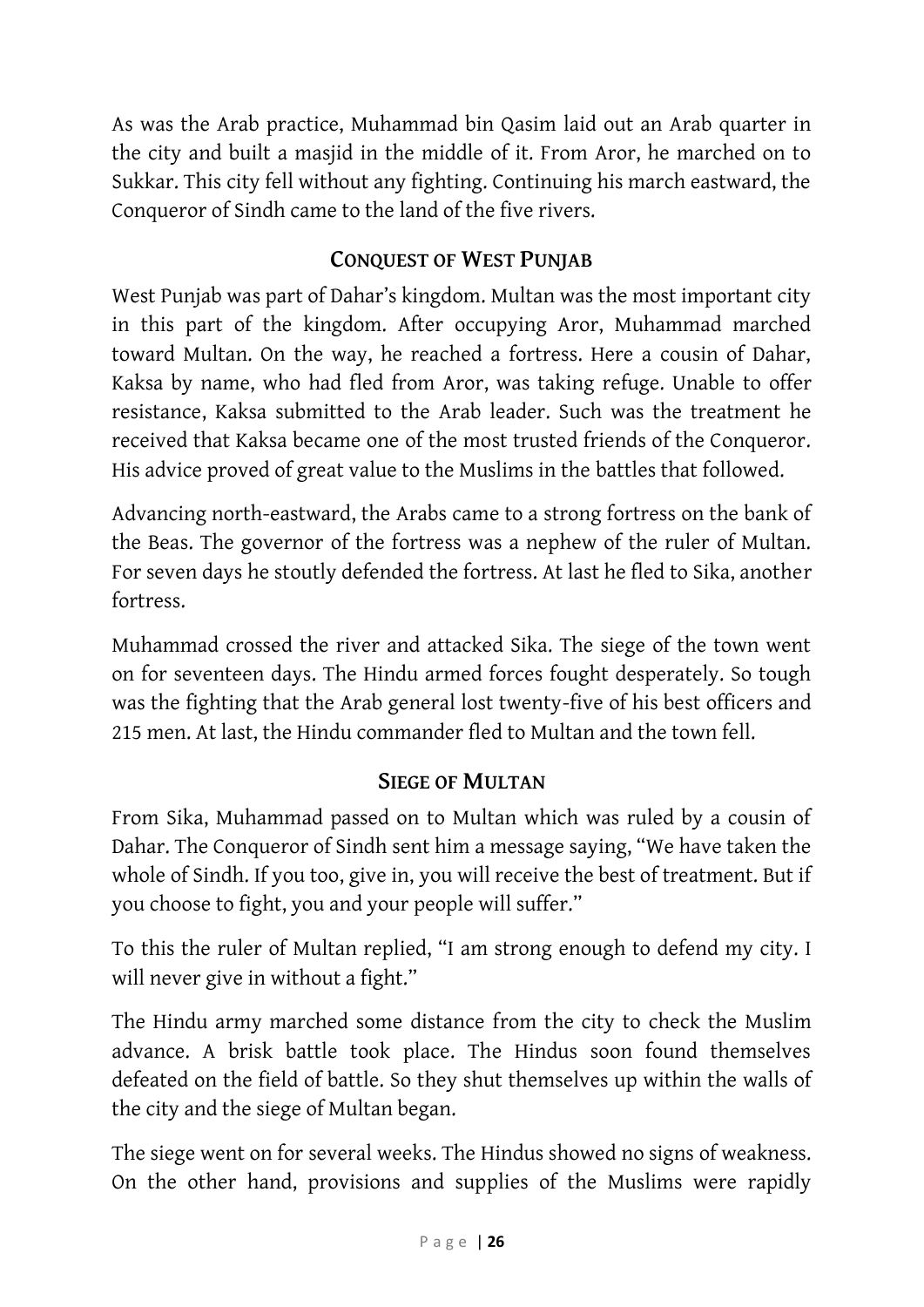running out. This got them thinking hard for a way to cut short the siege. Just then a Hindu deserted from the city and came to the Muslim camp. He was brought before Muhammad bin Qasim.

"I will tell you," he said, "how you can bring the people of Multan to their knees. They get their water supply from yonder canal, which flows underground into the city. Cut off the water supply and Multan will cry for mercy."

The plan was immediately tried. It was not long before the garrison (armed forces) gave in. Soon Multan was in Muslim hands. The fighting men were put to the sword. They deserved this punishment because they had turned down the offer of peace and brought untold suffering on the people. The six thousand priests of the city were imprisoned but the citizens were spared.

## **THE HOUSE OF GOLD**

<span id="page-28-0"></span>The great temple at Multan was one of the most well-known temples in the country. People came to it from far and near. They brought rich offerings for their idol-god. Over the years, heaps of gold and silver got amassed in the temple. All this gold lay secretly buried.

The idol-god was made of solid gold. A Brahman told the victor about the untold treasures buried underneath the idol. Immediately the idol-god was removed and the ground from under it was dug. The Brahman was right. The Arabs found such quantities of gold buried underground that they could hardly believe their eyes. Multan proved to be a mine of gold for the victors. Hence they gave the city the name of 'The House of Gold.'

The victor sent the fifth part of this treasure to Hajjaj. The rest was distributed among his men. The booty that Hajjaj got from Multan alone was valued at twelve million dirhams. The expeditions to Sindh had cost him no more than six million dirhams. This left him with a net gain of six million dirhams.

As the rich booty lay before him, Hajjaj thanked Allah and said, "We have avenged the death of our countrymen. Over and above that we have got six million dirhams and Dahar's head in the bargain."

#### **THE IMPORTANCE OF MULTAN**

<span id="page-28-1"></span>Before he captured Multan, Muhammad bin Qasim was master of lower Sindh only. The capture of Multan, in 713, laid at his feet upper Sindh and the lower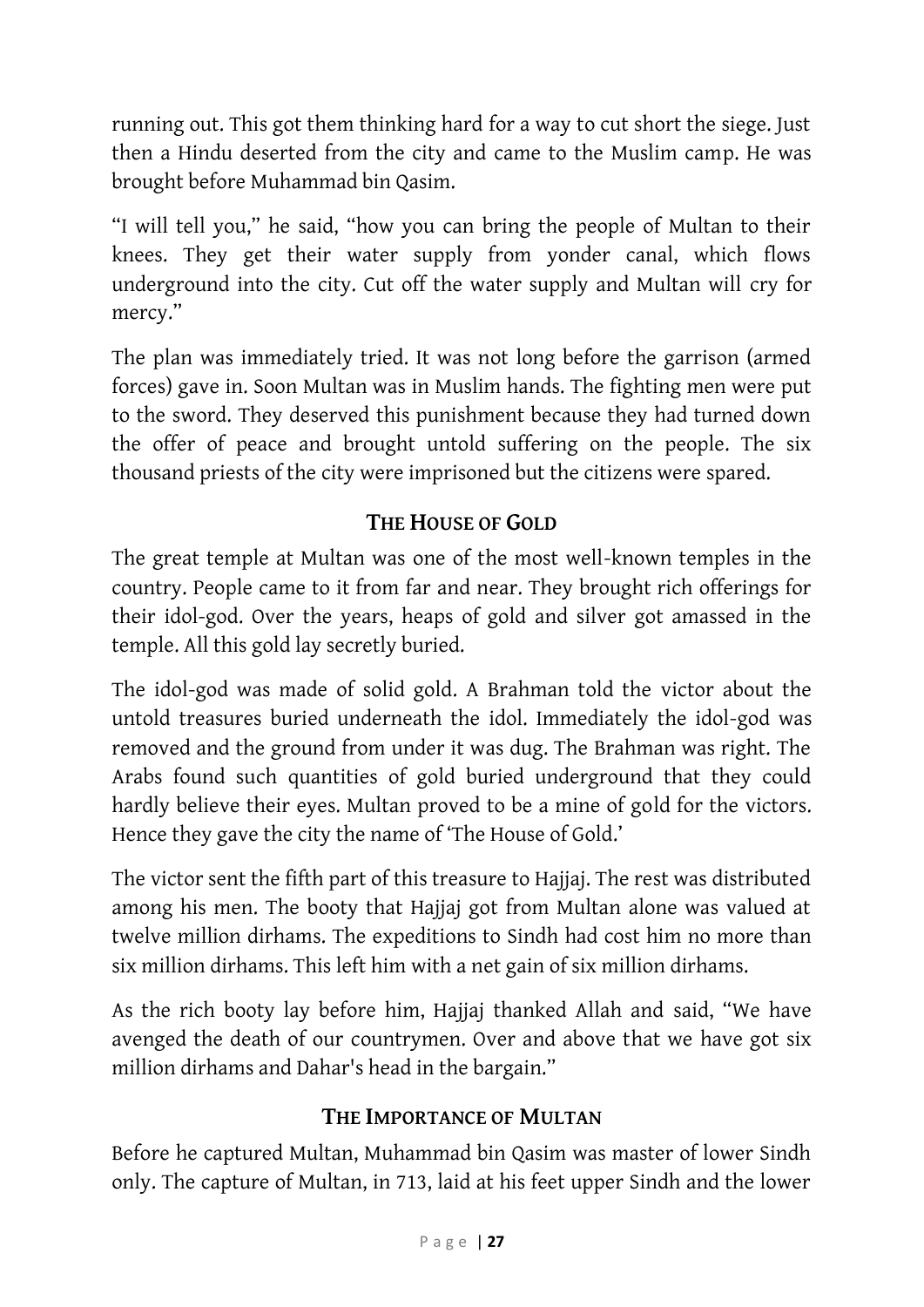Punjab. Multan also supplied the base from which the young victor could overrun the rich plains of Hindustan. The young conqueror seemed bent on carrying the blessings of Islam to the farthest corner of India. He knew from his experience in Sindh how eager the Indian masses were to enjoy the good life promised by Islam. But events at home were taking a seeded turn. The heyday of the young hero was rapidly drawing to a close. His career of conquest was going to cut short.

#### **ANOTHER HINDU DEFEAT**

<span id="page-29-0"></span>From Multan Muhammad Qasim planned to march onto Hindustan. A Hindu Raja, whose kingdom lay to the south, was disturbed by what happened at Multan. He thought it wise to crush the growing Arab power before it became too strong. So he put a huge army under the command of his son, Har Chandra, and ordered him to strike at Multan. The Hindu host was already on the march when Muhammad came to know about it. He lost no time in meeting the enemy. At the head of a large force, he marched towards Udaipur. The Hindu host was utterly defeated. So crushing was the defeat that the danger of a Hindu attack from the south was forever gone. The Conqueror of Sindh could now safely lead his men further east.

#### **HAJJAJ'S DEATH**

<span id="page-29-1"></span>All was ready for a march into the heart of Hindustan when the news of Hajjaj's death reached Sindh. The news made Muhammad very, very sad. Hajjaj was his uncle and father-in-law. But he was much more to him than this. It was Hajjaj who had given him a chance to show his rare abilities. Again it was Hajjaj to whom he had turned for advice throughout the campaign. He had been paying personal attention to every small detail of the campaign. He had been sending men and supplies to far off Sindh, whenever the need arose. This source of guidance and help now laid dried up.

All Arabs in Sindh felt much the same as their young leader. No one could be very sure about the future. Events soon proved these fears to be true. Orders were received from Walid, the Khaifah, that further advance be stopped. Hajjaj was one of the most trusted and the ablest officer of the Khalifah. Walid thought that the success in Sindh was solely due to Hajjaj. Now that Hajjaj was no more, the Khalifah thought it was wise to call a halt in Sindh. He knew almost nothing about the monumental talents of the young Conqueror of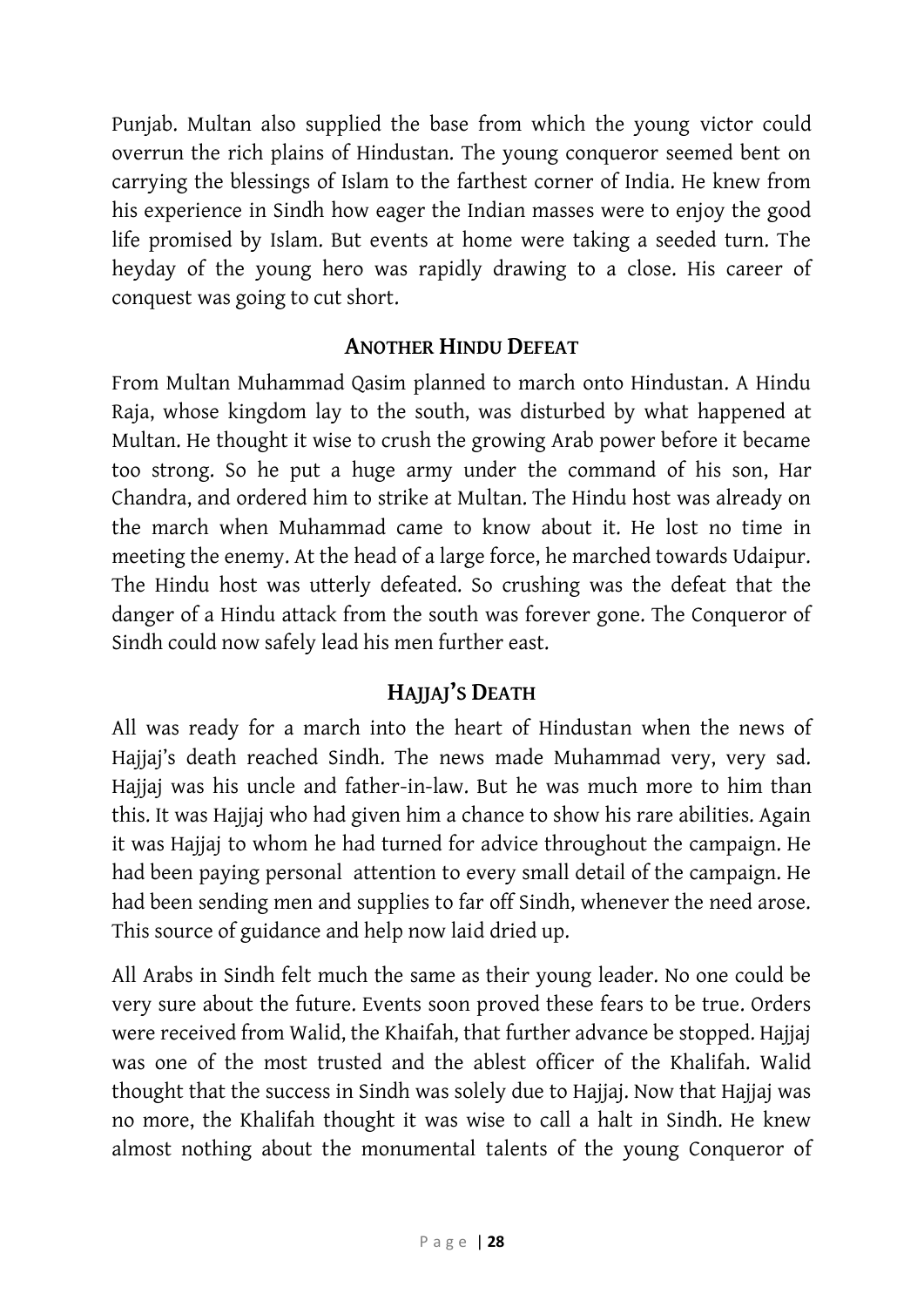Sindh. This was pretty bad for the high spirits of a conquering army. But worse things were to follow.

#### **WALID'S DEATH**

<span id="page-30-0"></span>In the year 715 Walid passed away. He was succeeded by his younger brother, Sulayman. The new Khalifah was deadly against the men who were close to Walid. Hajjaj was one of these men. But Hajjaj had died before Walid's death and Sulayman's hand could not reach him. So his hand fell heavily on the relatives and trusted men of Hajjaj.

Sulayman did this on personal grounds. Walid and Sulayman were real brothers. Their father, Abdul Malik, had said in his will that Walid should be Khalifah after him and Sulayman should succeed Walid. On becoming Khalifah, Walid tried to set aside the father's will. He wanted his own son, rather than his brother, to succeed him. Hajjaj was Walid's right-hand man. He encouraged the Khalifah in this plan. However, the plan fell through because of Hajjaj's sudden death. Sulayman neither forgot nor forgave the sins of Hajjaj. If Hajjaj himself was beyond his reach, the Khalifah was determined to punish his friends and relatives.

Sulayman's action did much harm to the cause of Islam. In the heat of anger, he forgot the broader interest of his people. He began undoing much of what Walid had done. Under Walid, the Muslim Empire had expanded rapidly both in the east and the west. In the east Hajjaj and Muhammad bin Qasim carried the standard of Islam to the Indus Valley. In the west, Musa bin Nusair and Tariq bin Ziyaad  $\triangle$  carried this standard to Spain, and from there to Southern France. Under Sulayman, the expansion suddenly stopped. The new Khalifah dismissed the able generals who had made these conquests. The only fault of these heroes of Islam was that they had been appointed by Walid.

## **MUHAMMAD BIN QASIM'S DISMISSAL**

<span id="page-30-1"></span>Sulayman dismissed the brave young Conqueror of Sindh and sent a new governor in his place. The new Khalifah ordered that Muhammad bin Qasim be put in chains and sent as a prisoner to Iraq.

When those orders reached Muhammad, the young hero was all-powerful in Sindh. He was loved by the army and the people alike. It was easy for him to disobey the Khalifah. Nobody in Sindh wanted him to go. He could throw off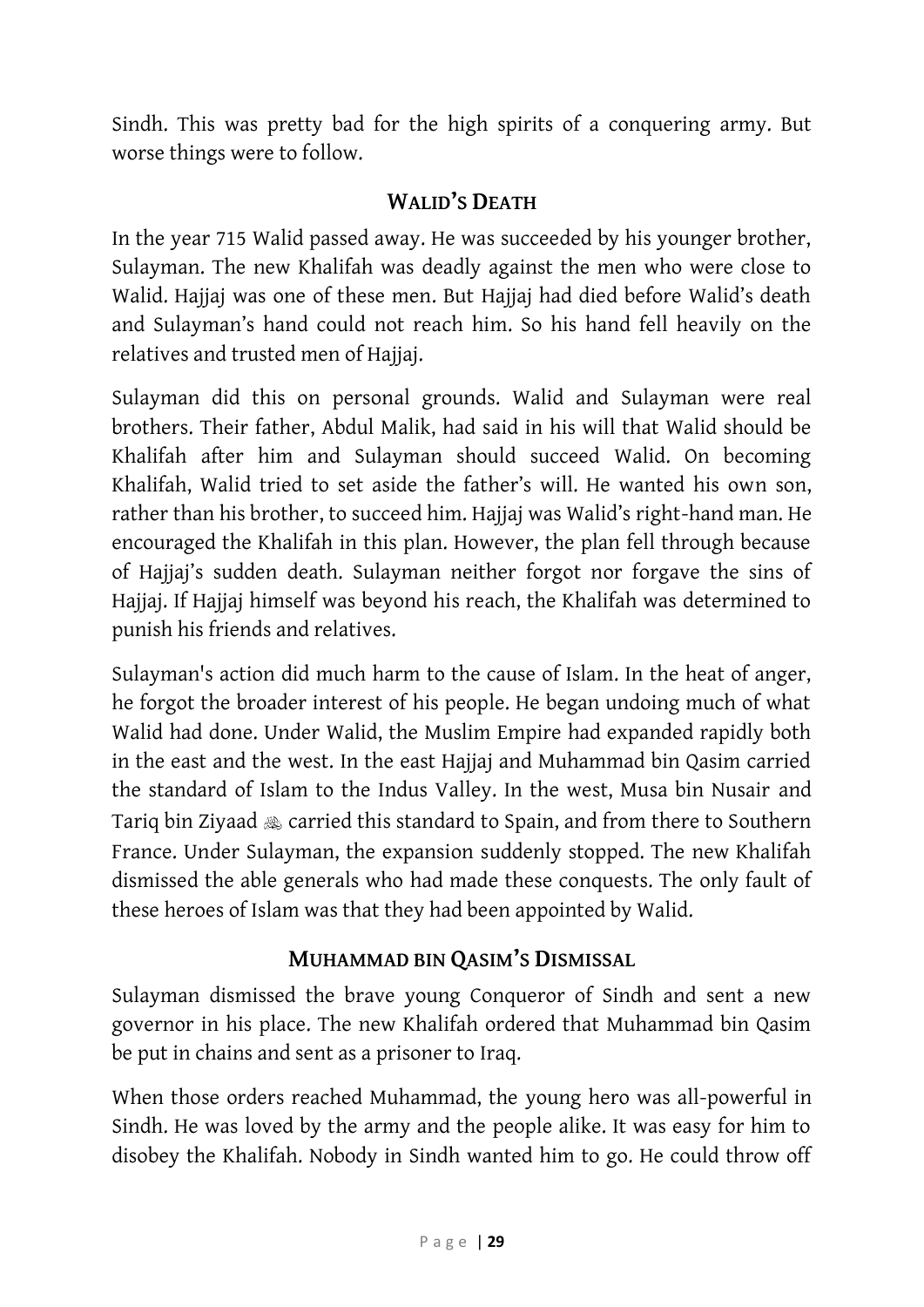the nominal yoke of Sulayman and become an independent ruler. Or even give up the command in Sindh, he could refuse to be taken prisoner. The people of Sindh almost worshipped him. He could live there as a free citizen and no one could lay hands on him.

It was open to Muhammad bin Qasim to do any of these things. But he was a true son of Islam. The words of the Holy Quraan, "Obey Allah and the Rasul and those from among you who have been raised to authority," rang in his ears. He could not disobey the command of Allah. Silently but boldly, he carried out the Khalifah's orders. He knew what fate awaited him in Iraq. But he accepted his fate with a smile. With cool courage, he gave up all he had won with his sword and allowed himself to be put in chains. He thereby set a lofty example of a keen sense of duty to Allah and to his country.

## **TRAGIC END**

<span id="page-31-0"></span>Salih was the Viceroy of the eastern provinces under Sulayman. He was one of the bitterest enemies of Hajjaj. A brother of Salih had been slain by the order of Hajjaj. Salih was determined to avenge his brother's death by killing as many of Hajjaj's men as he could lay his hands on.

As soon as Muhammad bin Qasim reached Iraq, Salih shut him up in the prison at Wasit. No attempt was made to bring any charges against him. To be related to the late Hajjaj was the worst crime in the eyes of the men then in power. But even at this dark moment, the young hero was not sorry for himself. He was only sorry for his people. All he said was, "Alas! I have been lost to my people. It is a pity they have lost a young man who was of service to them in battles."

A little later he said, "Today I am in chains, but I don't feel sad. I am the one who defeated great warriors and put to the sword many a brave young man."

The gallant young Conqueror of Sindh never came out of prison. It is not known how he met his end, but he was certainly tortured to death. Thus ended a career so full of promise and so devoted to the highest ideals.

At the time of death Muhammad was in is early twenties. His sun set long before it was even midday. History will never forgive the men who committed this act of barbarity.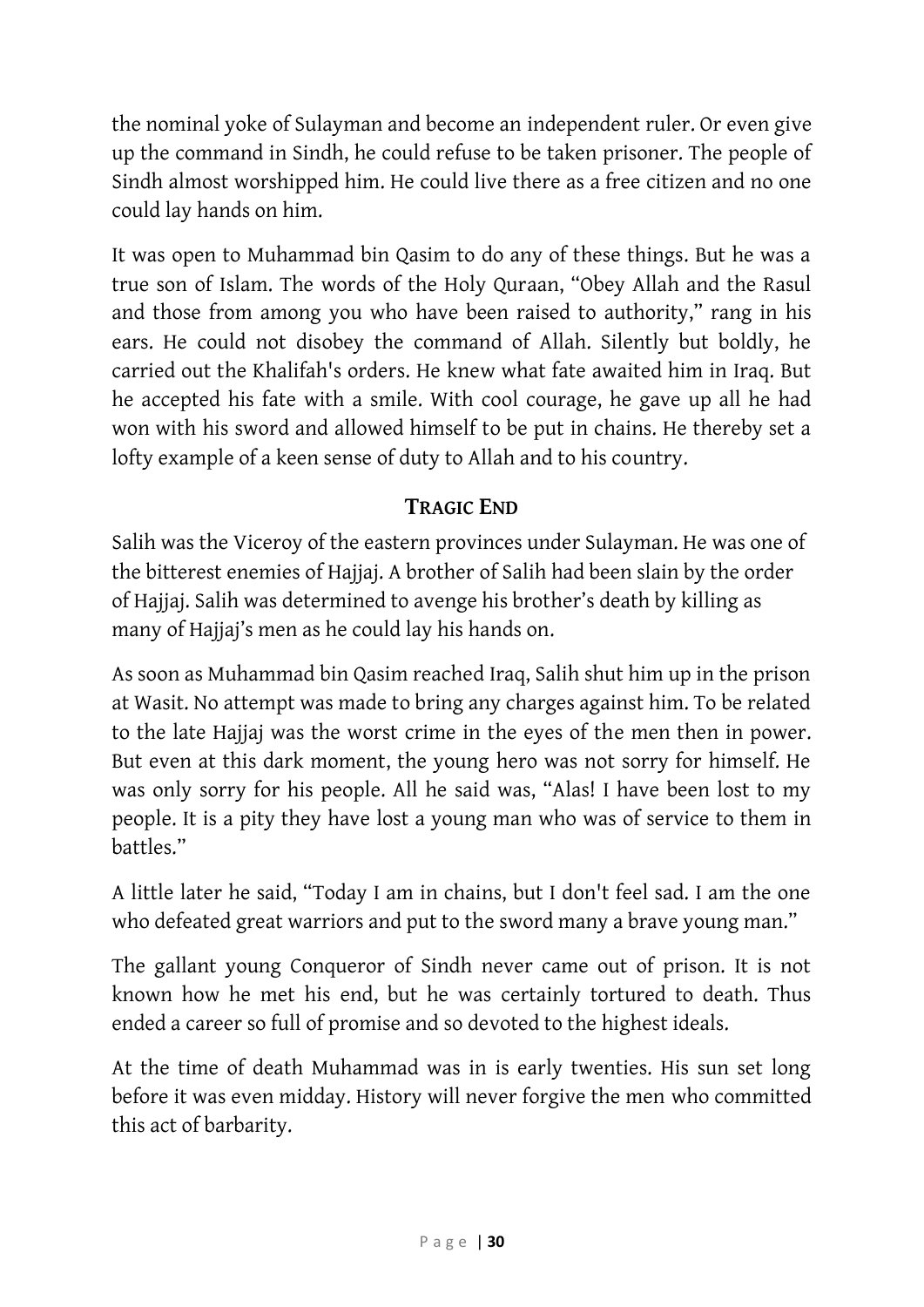#### **A NOBLE SON OF ISLAM**

<span id="page-32-0"></span>Muhammad bin Qasim is undoubtedly one of the noblest sons of Islam. The most remarkable thing about him is that he combines the innocence of youth with the highest level of achievement. He was hardly seventeen when he lead an army into Sindh. In a little more than three years, he not only conquered the whole of Sindh but also gave it a just and good government. These great achievements were attained in a strange, far off land, with the help of a few thousand countrymen. History has very few examples to put beside this one.

The young Conqueror of Sindh found himself in a land where men were denied the status of human beings. For centuries the rulers of Sindh had treated the people like dumb-driven cattle. The rulers were the masters of the people, not their servants. All power was in the hands of a few. The whole wealth of the country was for them. All good things of life belonged to them. This handful of men made up the upper class. They were the princes, the nobles and the priests. The masses of the people belonged to the lower class. Their lot was pitiable. They were born to serve. They had no right to a decent life. All their lives, they had to toil for their masters. They had to know their place. It was unthinkable for them to ask for anything as of right.

Muhammad bin Qasim strongly felt for the down trodden masses and gave them human rights. Before he came, they could not carry a sword. They had to go bare-headed and barefoot. If they rode a horse, they had to go without a saddle. They were forced to collect fuel for their rulers. The Arab rule did away with all these inhuman practices. All citizens were given equal rights. For the first time in history the Hindu masses knew what it meant to be equal before the law. They had their first taste of freedom. The Arab rule brought with it the blessings if Islam. It brought a new hope and new horizons for the down-trodden.

The blessings of Arab rule were meant for Muslims and non-Muslims alike. The Hindus were amazed at the treatment they received. Their temples remain intact. The property of the temples remain untouched. The government even took upon itself the repair of the temples. Three percent of the income from land revenue was set aside for the upkeep of the temples. The priests continued to enjoy the rights they had enjoyed before.

Most of the government posts were filled by the Sindhis. Those who accepted Islam had to pay the poor-rate (Zakaat). The non-Muslims had to pay jizya.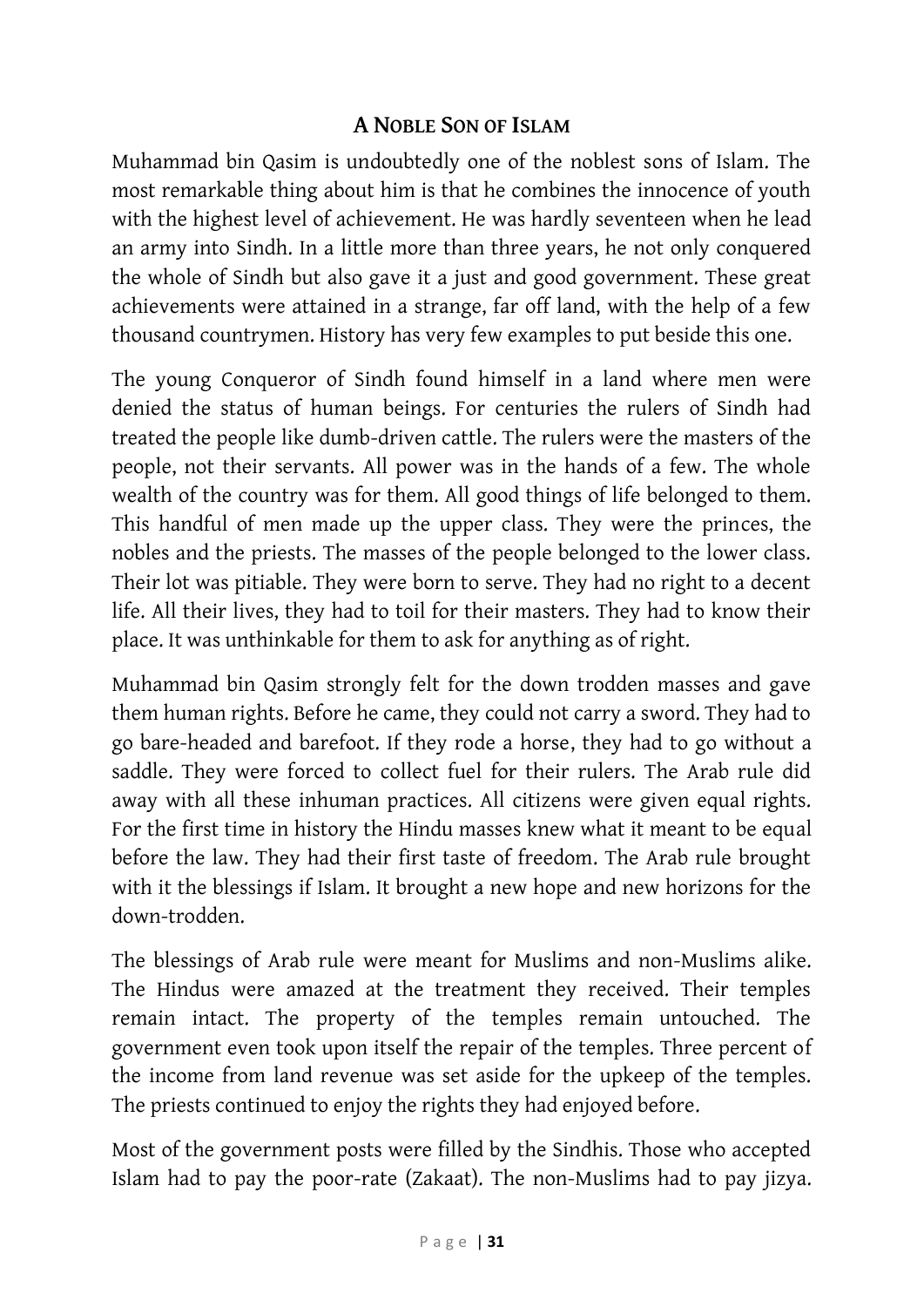This was a very light tax as compared with the poor-rate. The rich Hindus had to pay fifteen rupees per year, middle-class Hindus paid seven rupees per year and the poorer Hindus had to pay only four rupees a year. Zakaat or poor-rate came to much more than that. Muslim citizens had not only to lay the poorrate, they could also be called for military duty. On the other hand, the jizya freed the non-Muslims from military duty.

By his kind and just rule, Muhammad bin Qasim won the hearts of the Hindus. They loved and respected him even more than the Muslims did. In fact, they came to look upon him as a god. It was hard for them to believe that a man could be so good. They made his images and put them in their temples. When the young hero came to know about this, he forbade the practice.

One cannot help wondering at the ready obedience of Muhammad to an unjust order of the Khalifah. If he so chose, he could easily save his life and also his future. For all purposes, he was the ruler of the lands he had conquered. The Khalifah could not remove him by force. But Muhammad chose to respect the Khalifah's authority though he knew what it was going to mean. He prized the unity of his people more than he prized his own life.

The cool courage with which the young hero met his unjust fate, is beyond praise. He understood the temper of his age, and without a word of bitterness, passed through the hardest of ordeals to which a man can be subjected.

The young Conqueror left Sindh after a few years stay. However, his good name lived on. Today, after more than 1200 years, not only we Pakistanis but Muslims all over the world feel proud of him. It was he who first brought the light of Islam to India. Thus, in a stricter sense, it is he who was the first founder of Pakistan.

Allah's peace and blessings be on this gallant, young Conqueror of Sindh, who so selflessly worked for the greater glory of Allah!